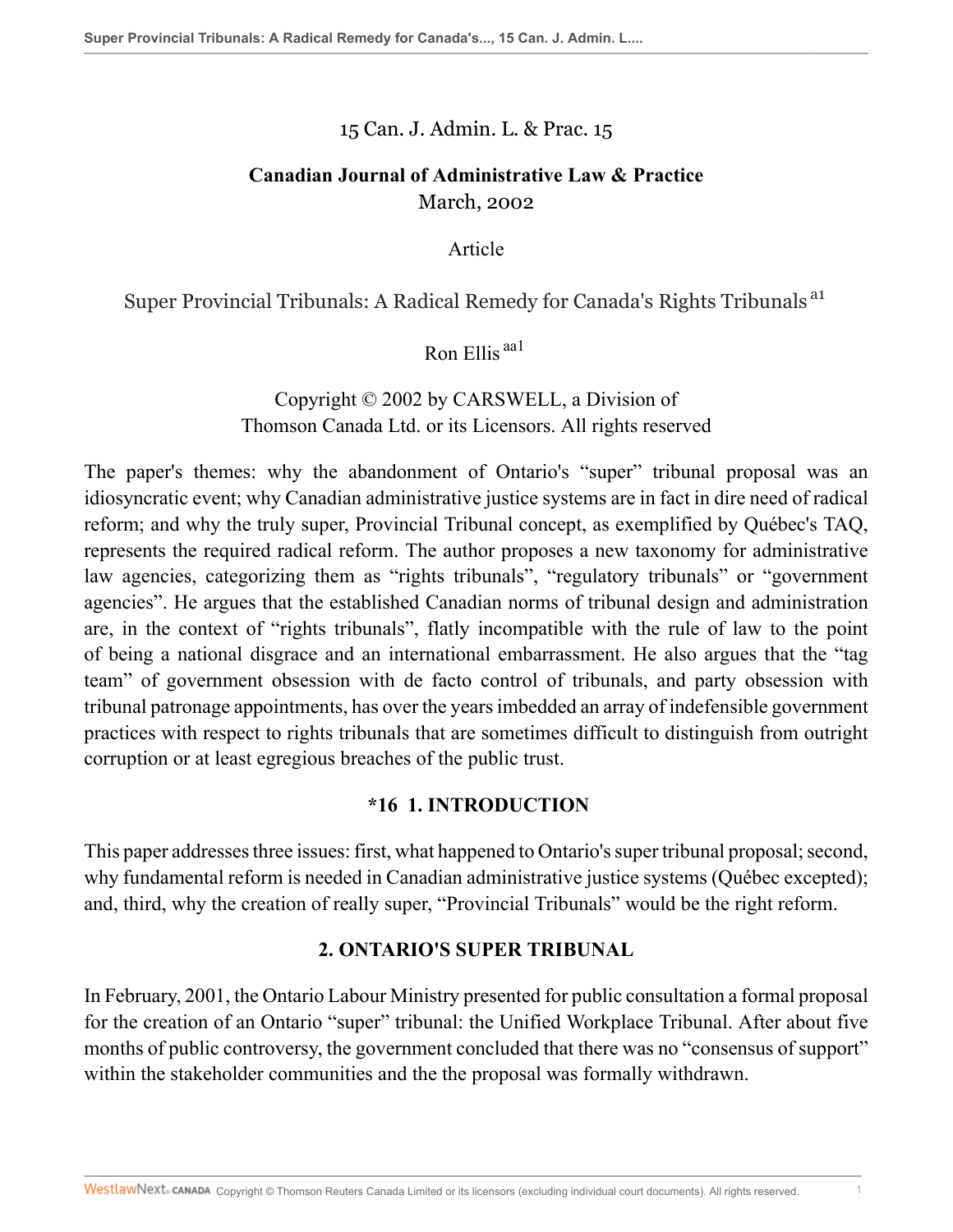The proposed Unified Workplace Tribunal was referred to in Ontario as a "megatribunal" or a "super tribunal" and, from the title of the program for which this paper was written, one assumes that the appearance of the Ontario proposal would have been, at least in part, the occasion for the program, although, at the time the program was planned, the planners would presumably not have anticipated the precipitate demise of that proposal. From Paul Lordon's presence as a panel member, one may also assume that the program designers had in mind, as well, the New Brunswick "super" labour tribunal of which Mr. Lordon was the inaugural chair, and, from Odette Laverdière's presence, also the truly super, Québec tribunal, the tribunal administratif du Québec (commonly referred to as TAQ) of which Mme. Laverdière is the Vice-President.

The author is particularly acquainted with the Ontario proposal and will briefly address the fundamental flaws in that proposal — flaws that, in his opinion, make its failure an idiosyncratic event that ought not to discourage future consideration of other super tribunal proposals.

Included in the CBA program materials for this panel session was a copy of the submissions on the Unified Workplace Tribunal filed by the Ontario Bar Association's Administrative Law Section during the period  $*17$  of public consultation.<sup>1</sup> The author recommends these submissions to anyone with a particular interest in the reasons for the demise of the Unified Workplace Tribunal proposal. They are a measured and comprehensive analysis of the proposal's inherent flaws.

The fundamental problems with the Unified Workplace Proposal that are reflected in the OBA's submission may be summarized as follows:

1. There was no research or analysis supporting the reasons for the proposal, even though the anecdotal evidence seemed to be counter-indicative. The failure to ground the proposal in adequate research included the apparent failure to inquire into the experiences with super tribunals in other jurisdictions, including Québec and New Brunswick, and the failure to evaluate Ontario's own recent experience in consolidating related tribunals on a smaller scale. Anecdotal evidence within the labour bar had suggested the existence of significant implementation issues in respect of some of the latter consolidations.

2. The proposal's stated purposes were not convincing. This was evidenced most plainly by the surprising fact that on its own terms the proposal in fact failed to address, at all, two of the principal objectives claimed for it — elimination of multiple remedies and one-window access. The purposes also seemed inconsistent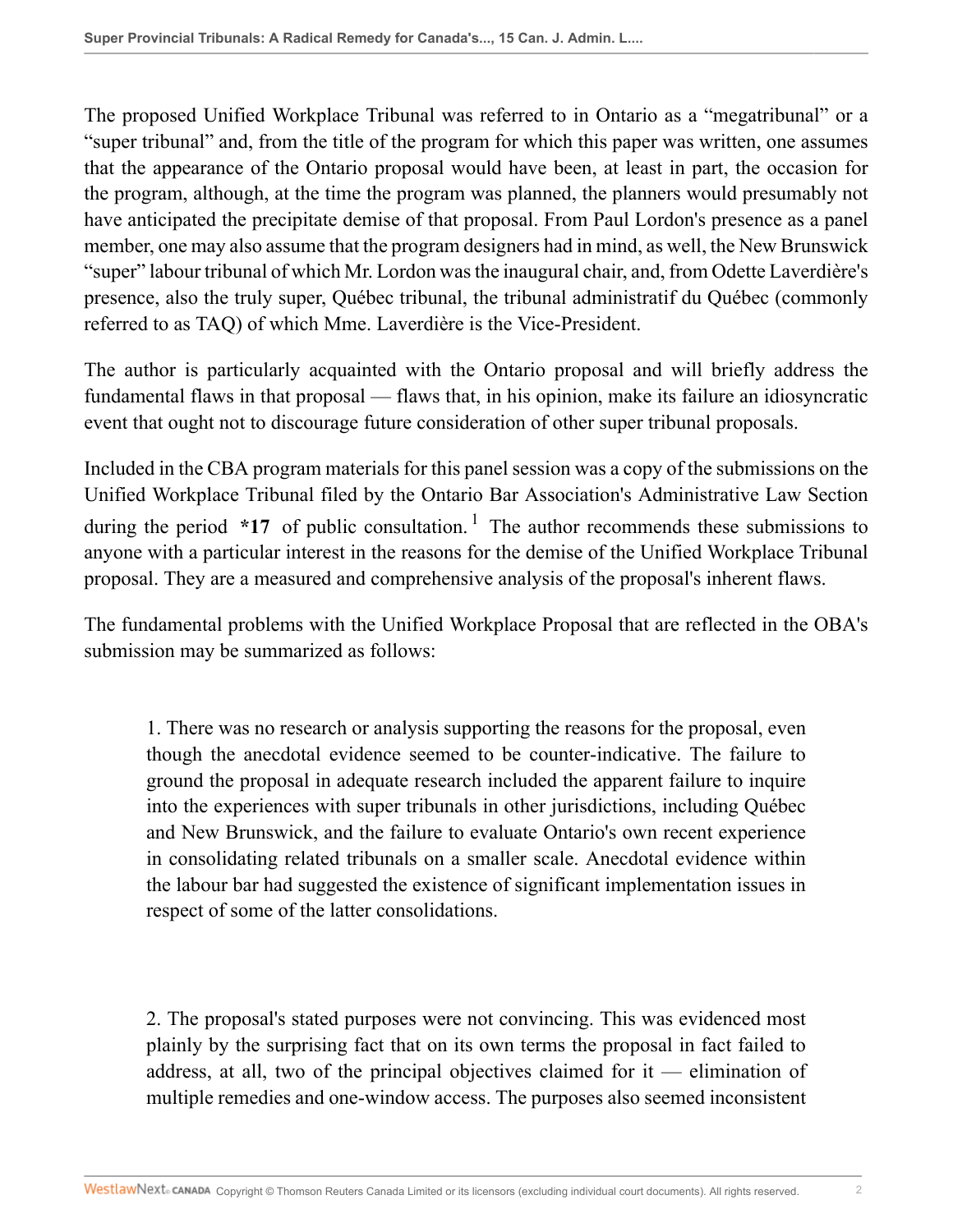with specialized jurisdictions, one of the special advantages of the administrative justice system.

3. With the stated purposes not convincing, the proposal invited speculation as to the real reasons for the proposal, including the possibility that it may have been motivated by other objectives that might run contrary to the principles of adjudicative independence. By inviting that speculation, the proposal was seen as endangering the integrity and credibility of the system, and that aspect of the proposal was a key problem amongst stakeholders.

4. The proposal failed to address a number of critical issues: (1) how the dilution of specialization and expertise inherent in the proposal would be addressed; (2) how the proposal's call for standardized process would be squared with the administrative justice system's need for flexible process responsive to the particular needs of each tribunal's particular mission; (3) how the proposal would deal with the conflicting standards of review that **\*18** were currently applicable to the decisions of the various targeted tribunals; (4) whether there would be an objective selection process for identifying those existing adjudicators who would and those who would not be appointed to the new tribunal (the failure to address this issue raised further concerns as to how the integrity of the system would be impacted); (5) the failure to guarantee that the new tribunal's 30 to 50 adjudicators would be appointed from the ranks of the 150 incumbents in the targeted tribunals further contributed to the latter concerns; and (6) the failure to provide transitional provisions that would ensure the continued independence of incumbent adjudicators over the many months it would take for the new tribunal to be rolled out and the selection of the incumbents to be appointed to the new tribunal completed.

5. And, finally, the insubstantial and private nature of the proposal's development process, coupled with the surprising shortness of the public consultation process (less than three months), left observers with the impression of a government rushing to judgment. And that, again, fueled speculation as to what was really behind the initiative.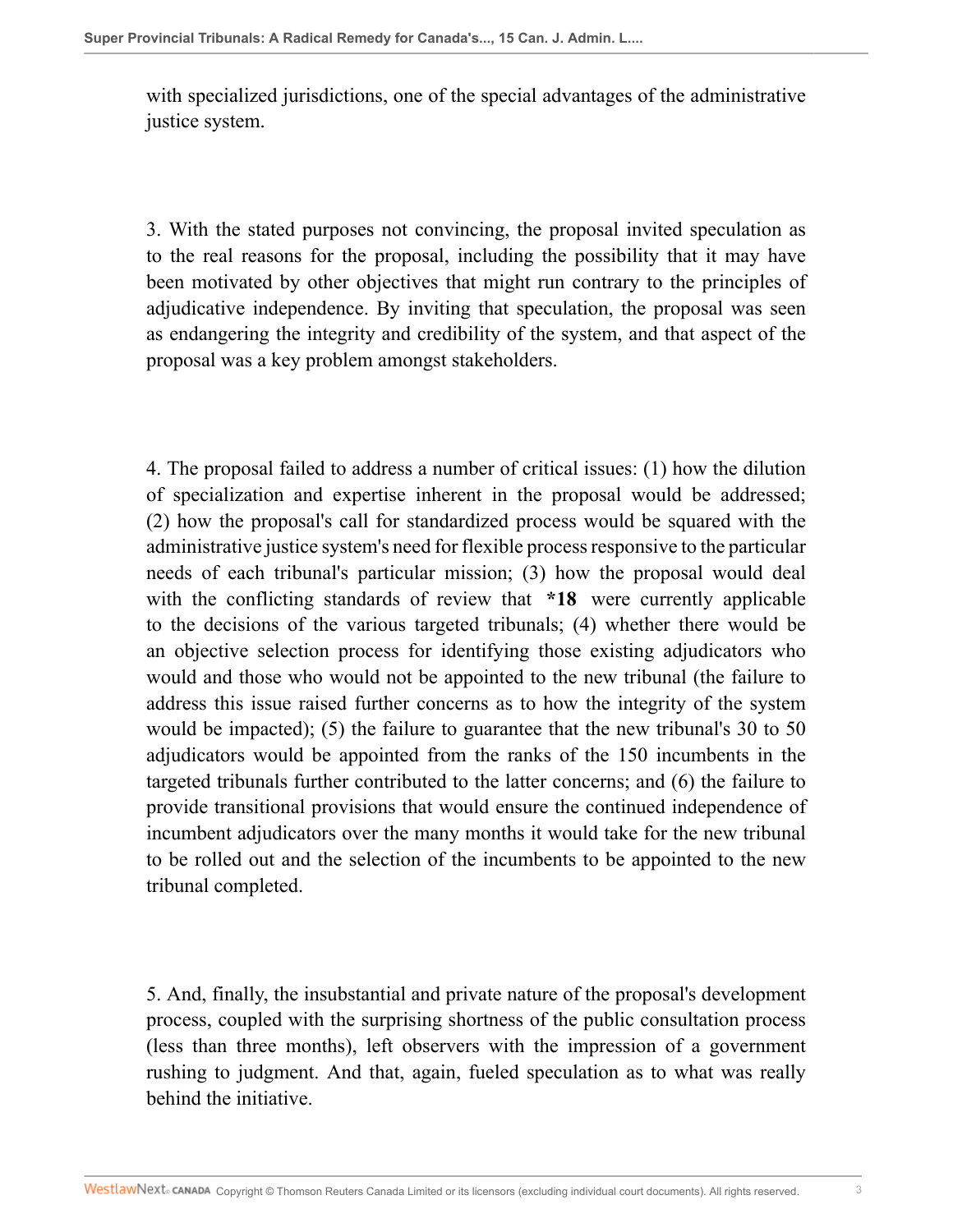Thus, as suggested at the outset, there are substantial reasons for seeing this aborted Ontario proposal as an anomalous event that offers no important lessons concerning the inherent, substantive merits of super tribunals in general.

#### **3. THE OVERARCHING SUPER TRIBUNAL — THE "PROVINCIAL TRIBUNAL"**

In the author's view, a particular problem with the Ontario proposal and, for that matter, with the New Brunswick tribunal as well, is that the application to them of the "super tribunal" or "megatribunal" label obscures what is, in his view, the more important issue: the relevance and importance of the Québec or Australian models of super tribunals. The latter models reach beyond the amalgamation of families of tribunals engaged in related missions and encompass the merger of a wide range of tribunals engaged in a variety of disparate missions.<sup>2</sup>

**\*19** The Québec experiment with such a model is, of course, the most recent, and, for Canadians, the most relevant experiment. The tribunal administratif du Québec (otherwise known as  $TAQ$ ) — Canada's one, bona fide, really super tribunal — and its supervising council, the Conseil de la justice administrative, were created by the Province of Québec's "Act Respecting Administrative Justice" (Bill 130) enacted in December 1996. The TAQ was assigned the adjudicative responsibilities of a high proportion of the Québec tribunals involved in the adjudication of rights in four major areas: (1) social affairs; (2) immovable property; (3) territory and environment; and  $(4)$  economic affairs.<sup>3</sup>

Interestingly, at the time this paper was presented, the U.K. government and administrative justice system were just then in the throes of considering a proposal for a central, super tribunal organization in essentially the Australian or Québec mold. <sup>4</sup>

It is the principal theme of this paper that the Québec type of super tribunal should be seen as a necessary and preferred strategy for the radical reform required not only of Ontario's administrative justice system, but of administrative justice systems across the country. From a rule of law perspective, our present administrative justice systems are a national disgrace, and we are long overdue for something truly radical to be done about them.

However, the striking indifference the rest of Canada has been displaying towards the Québec initiative is not promising for similar reforms in Canada. If one could ask the readers of this paper what they know about this, now five-year-old, dramatic Canadian administrative justice reform, the author is sure that the answer from every side would be "not much". Such a response would not be surprising. There is, as far as the author has been able to discover, zero English language information, analysis or commentary on Québec's new tribunal.<sup>5</sup> And it would be doubly not surprising since that indifference concerning what Québec's experience with TAQ might have to offer for other Canadian administrative justice systems is symptomatic of a traditional indifference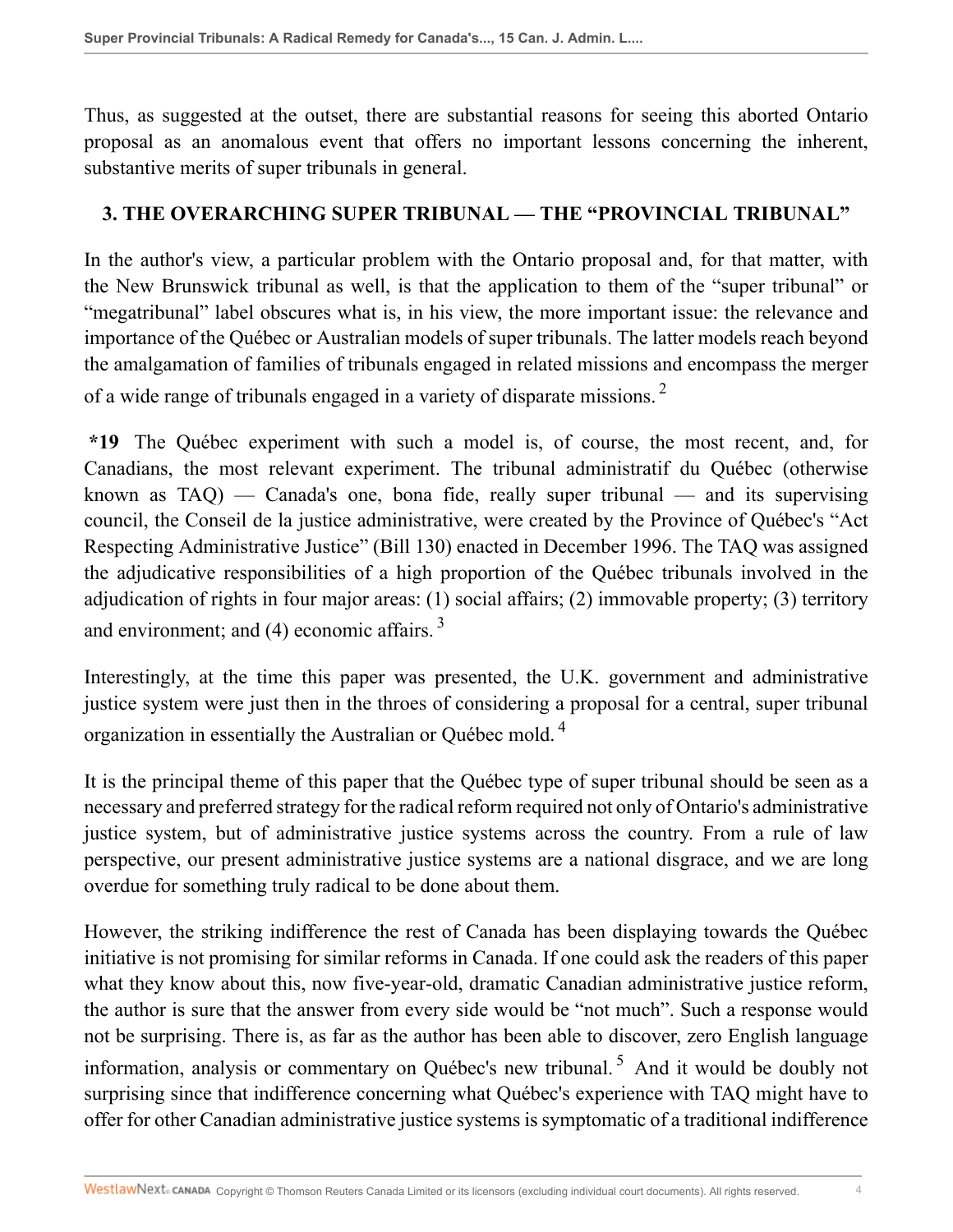on the **\*20** part of academics and lawyers outside of Québec, with the structure, administration and operation of administrative justice tribunals, generally.

The studied silence in the rest of Canada on the Québec development may also reflect the hope of Canadian line-ministry bureaucracies everywhere, that if they ignore the Québec initiative it will somehow just go away.

Before going further with this discussion, there is need for a name change. "Super Tribunal" is not, perhaps, an un-useful catch-all tag but it has at best a vaguely mocking tone to it and invokes a comic book icon which, in this context, is difficult to take seriously. The name the author proposes for the overarching super tribunal concept is "The Provincial Tribunal". <sup>6</sup>

Of course, the creation of such tribunals implicitly involves a massive restructuring of our systems. The question then naturally arises; why would anyone want to do it? In effect, what would begin to justify merging, say, 30 or 40 Ontario rights tribunals  $^7$  into one Provincial Tribunal? Why would anyone think that fundamental reform of this magnitude is needed?

## **4. WHY FUNDAMENTAL REFORM IS NECESSARY**

So, what, then, would indeed begin to justify merging 30 or 40 Ontario rights tribunals into one Provincial Tribunal?

## **(a) Québec, Australia, and the U.K. — Are We Out Of Step or Are They?**

It may be difficult for those non-Québecers who are largely complacent about the rule of law qualities of their own province's administrative justice system — from all the historical evidence, apparently a substantial majority — to conceive of such a significant reform ever being justified, whatever particular advantages it might offer. Before proposals for changes of this magnitude could enter the realm of serious consideration, a substantial consensus would have to emerge amongst the systems' users, the bar, and politicians, that the existing systems are fundamentally **\*21** flawed. Until that day comes, talk of "provincial tribunals" will remain relatively futile.

But the systems are fundamentally flawed, and the complacency one finds within the practicing bar and amongst politicians about the sufficiency of Canadian administrative justice systems is a complacency that, from a rule of law perspective, is simply unwarranted.

To begin with, notice needs to be taken of the fact that Québec, Australia and now the U.K., have all found flaws in systems comparable to ours that they thought sufficient to warrant this dramatic restructuring (or, in the U.K.'s case, sufficient to now provoke serious contemplation of such a restructuring).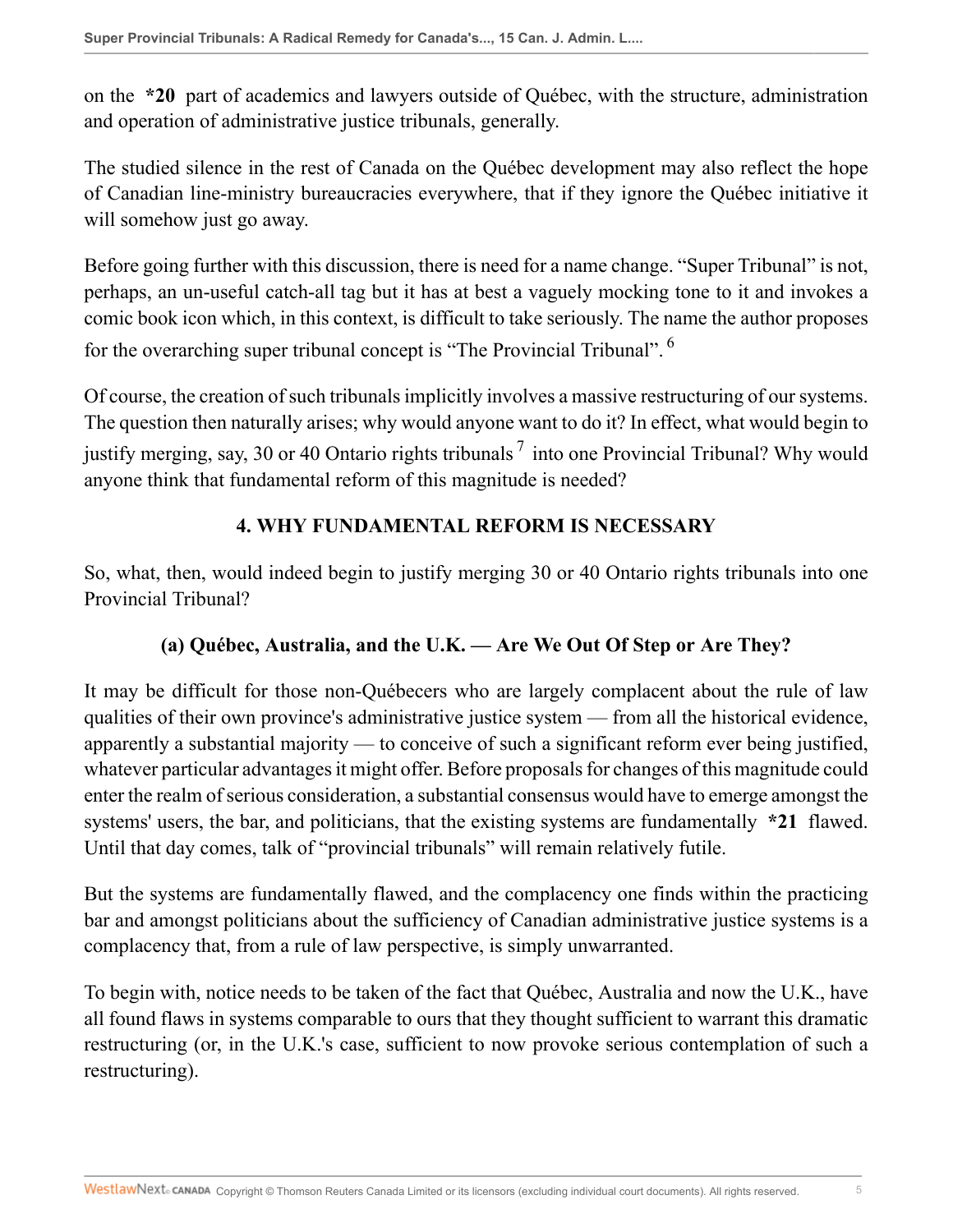The consensus in Québec concerning the existence of intolerable systemic flaws in their administrative justice system arose from three major reports. The first was the Dussault Report in 1971. <sup>8</sup> This report of a working group on administrative tribunals, chaired by René Dussault, who is now a justice of the Québec Court of Appeal, reverberated in Québec administrative law circles for years, without, it appears, much in the way of concrete result. But, in 1986, the Conference of Members of Québec Administrative Tribunals — the Québec equivalent of CCAT and SOAR and now BCCAT  $^9$  — released a report on its General Inquiry on Members of Administrative Tribunals. That report provided very disquieting hard data on the status and independence of administrative justice adjudicators. This lead to the appointment of a second Working Group on Administrative Tribunals, a committee created by the Québec government to advise it on the practical solutions to the problems of administrative tribunals. The latter committee was chaired by the respected Professor Yves Ouellette, and in 1987 the committee issued a report which is now, of course, known as the "Ouellette Report".<sup>10</sup>

**\*22** The groundwork had been laid by the Dussault Report and the unacceptable flaws in the Québec administrative justice system had been fully delineated in the Conference's Inquiry. With the release of the Ouellette Report, the momentum for major reform began to build, culminating in the enactment of Bill 130 in December 1996.

History shows that, whenever a proposal for fundamental reform of a Canadian administrative justice system arises, powerful influences are always arrayed in support of the status quo. In Canada, over the years, those influences have defeated, or fatally undermined, virtually every proposal of that kind. How those influences in Québec were eventually reconciled to TAQ is a Québec story that the rest of us need to hear. Perhaps, one day it will be told.

So, the first question for the complacent out there is, what grounds are there for your believing that flaws warranting serious consideration of fundamental reform of the kind Québec found in its system, and that the Leggatt review found in the U.K. system — and that the Australians found in their system some 25 years ago— are not to be found in the administrative justice systems in your own jurisdiction? In answering that question, you would have to begin with contemplation of the plethora of Canadian studies calling vainly over the years for fundamental reform of Canadian administrative justice systems like your's.  $^{11}$  In truth, there are no grounds for confidence that it is Québec, the U.K. and Australia who are the ones out of step on this question.

## **(b) The Conflict of Interest Indigenous to all Administrative Justice Systems**

Any critical examination of our administrative justice systems must begin with acknowledgement of the systemic conflict of interest found naturally in all administrative justice systems.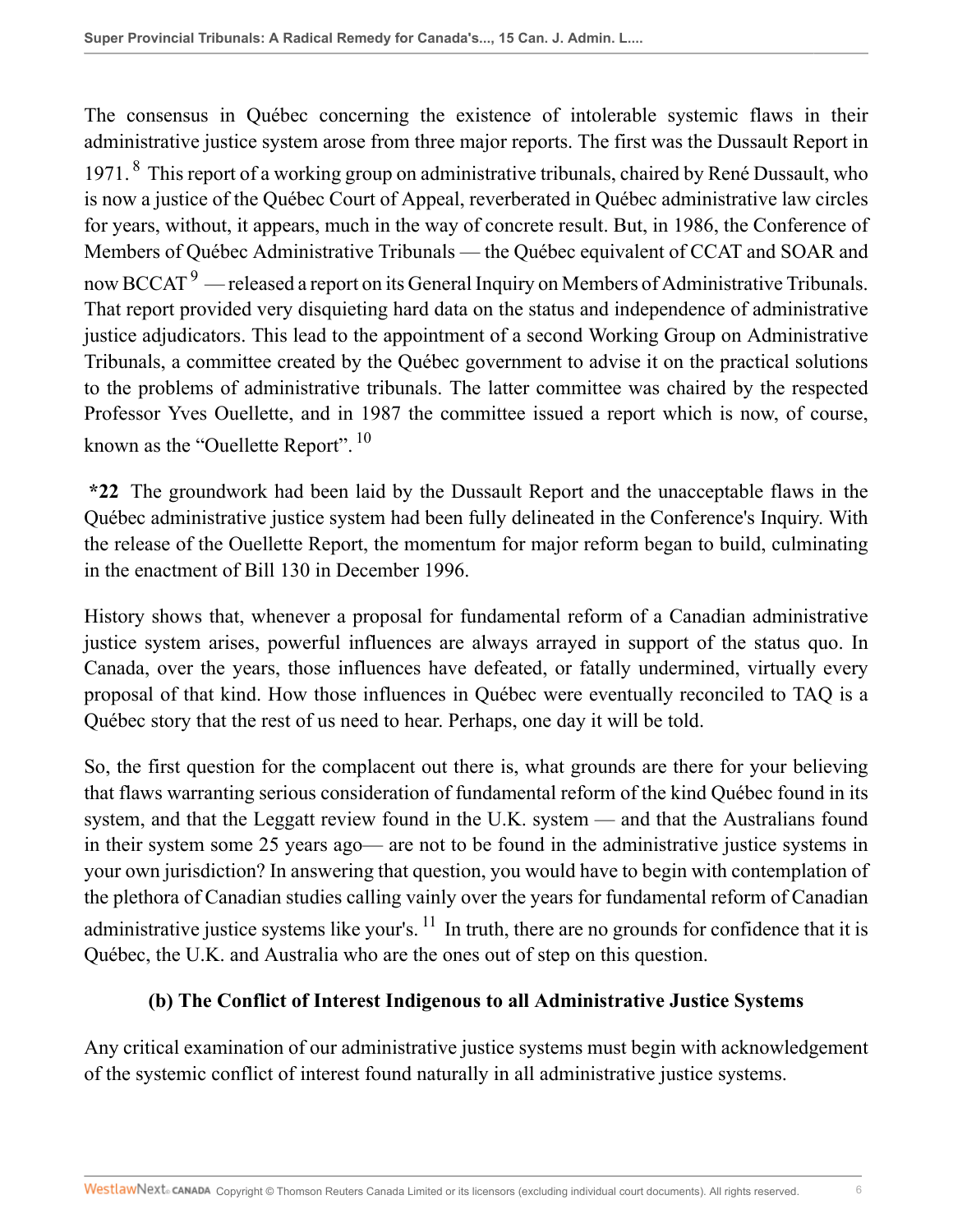A government's purpose in establishing an administrative justice agency is the implementation of a particular policy. However, when it chooses to implement that policy by enacting statutory rights and creating an ostensibly arms length agency to adjudicate disputes concerning those rights, it chooses as its instrument of policy an instrument of justice. In doing that, it thereby calls forth an innate conflict of interest — a conflict between, on the one hand, the interests of governments in seeing their **\*23** policy goals efficiently — indeed, expediently — implemented in accordance with their own vision of that policy, and, on the other, society's interest in ensuring — society's need to ensure — that justice instruments operate in ways that are congruent with the rule of law.

An interesting illustration of that innate conflict and of how it can lead in real life to nefarious conduct by governments was brought to light a few years ago in a disarmingly frank public disclosure by a senior and respected bureaucrat. The bureaucrat was Thomas M. Eberlee, a public servant with a distinguished career at the Deputy Minister level — first in the Ontario government and later, the author believes, in the federal government. It was October 1987, and Mr. Eberlee, who at the time was serving as a vice-chairman of the Canada Labour Relations Board, was speaking in Montreal to the Conference on Independence and Accountability. The Conference had been sponsored by the Canadian Institute for the Administration of Justice on the occasion of the release of Québec's Ouellette Report. Mr. Eberlee spoke on the subject: "The Status of Members of Administrative Tribunals".<sup>12</sup>

In that speech, Mr. Eberlee offered the view that tribunal members are probably given the status commensurate with the job the government wants the tribunal to  $d\sigma$  — or, as he added, commensurate with the job the government wants the tribunal "not to do". "In the final analysis", he said, "there is almost invariably a set of tensions between what a tribunal eventually thinks it ought to do and what the powers who have ultimate authority over it really want it to do".

To demonstrate the point, he talked about the creation of the Anti-Discrimination Commission in Ontario in the 1950s in which he had had a hand. The Commission was the forerunner to the Ontario Human Rights Commission. Its statutory role was to plan and carry out "education" programs designed to eliminate discrimination, and to advise the Minister of Labour in connection with the administration and enforcement of the existing, separate, fair employment, fair accommodation and fair remuneration statutes.

Mr. Eberlee recalled that "the Minister of the day certainly", and "the government to a lesser extent" were not particularly enthusiastic about the prospect of the Commission carrying out its statutory mandate in, to use his word, an "ideal" manner. To prevent that outcome they "made sure", he said, "that the status of the Commission was carefully **\*24** circumscribed". Thus, the members selected for appointment to the Commission were middle-rank civil servants already overburdened with other work. The Commission was given no staff resources and its annual budget was limited to \$8,000.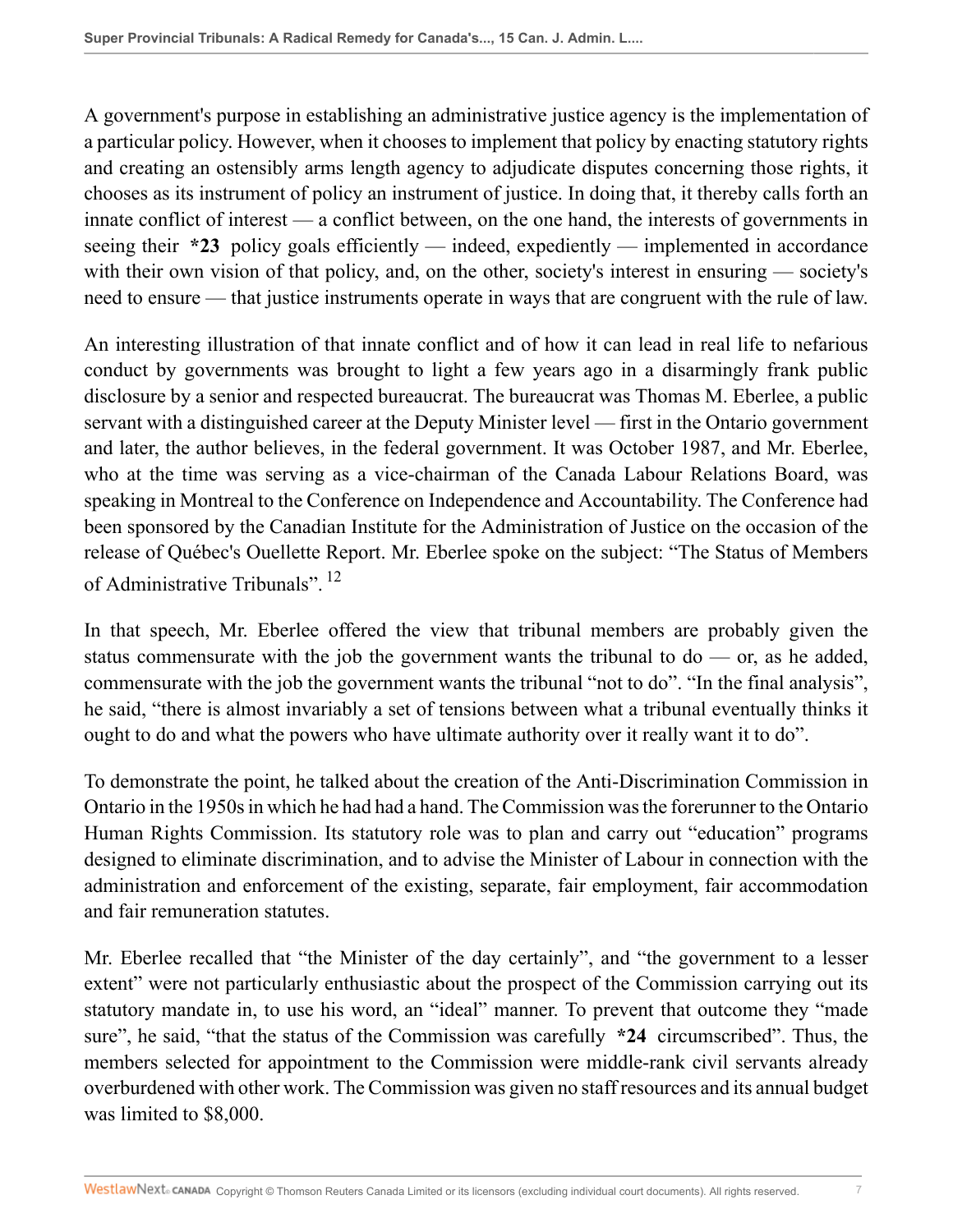Referring to this as a "grotesque under-implementation of the Commission's governing statute", Mr. Eberlee noted that, not only did the government get away with what he called "this flimsy façade" for two or three years, but in fact had earned "kudos" from the opposition and the media for the interest it had demonstrated in the protection of human rights.

Mr. Eberlee went on to say that fortunately this situation was not allowed to continue, and that he doubted whether anything comparable would apply to administrative tribunals "today" — that is, in 1987.

On the question of whether anything comparable might be going on today — that is, in  $2001$  readers who are familiar with the history of the Anti-Discrimination Commission's successor, the Ontario Human Rights Commission, starved every year of the resources that would actually be required to meet its statutory responsibilities in a reasonably timely manner, may not be as sanguine — or perhaps as polite — as Mr. Eberlee.

This conflict between government goals and the rule of law may also be seen illustrated in the following passage from a report of a Select Committee of the Ontario Legislature on the Ontario Municipal Board. The passage was quoted in a 1987 article by Professor Ed Ratushny.<sup>13</sup> The statement is by the chair of the Select Committee, J. McBeth. It reads as follows:

Since it is important for members [of the Municipal Board] to be responsive to government policy, they should hold office during pleasure — not for life or a fixed term. The Government should not interfere with the conduct of individual proceedings, but it should have the right to remove a Board member whose conduct and record indicates he is not responding to government policy. [Emphasis added.]

Along the same lines are the 1995 assertions by the Ontario Premier and one of his Ministers of a government's need to have biased adjudicators in rights tribunals. The Minister in question was the then Minister of Community and Social Services in the newly elected Conservative government. His statement was made in response to criticism of **\*25** what was seen by opposition parties to have been particularly egregious partisan appointments to adjudicative positions on the Ontario's Social Assistance Review Board (now the Social Benefits Tribunal) — the tribunal that hears appeals from the decisions of the Ministry of Community and Social Services' welfare officials. The Minister is recorded as saying: <sup>14</sup>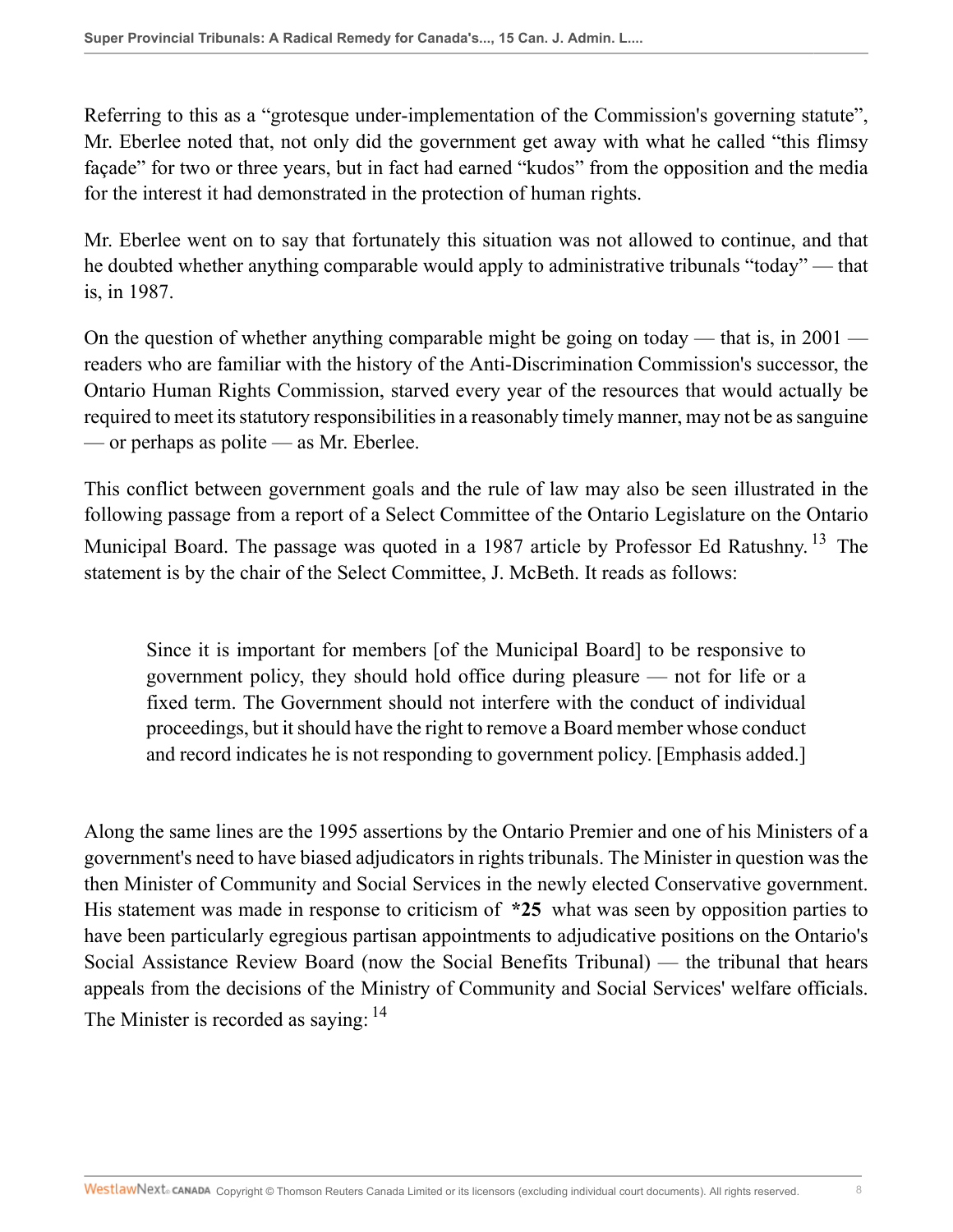These appointments were done on the basis of principles, not politics. We wanted individuals who would take a tough stand on welfare and welfare fraud.

The Ontario Premier, responding later to questions from the media on the same issue, is reported to have said that one of the appointees in question had been selected for her new post, not because she was a Conservative but because she "agrees with the Government's position on welfare". "It helps ... that she has views similar to the government's views", the Premier told reporters. "Whether she's a Tory or not is not as important as her belief that welfare should be a hand up".  $15$ 

The ongoing influence in Ontario of this innate conflict between a government's interest in the efficient and expedient implementation of its policies in the manner it desires, and the rule of law, may also be seen in a telling provision in the appointment agreement that has recently been proposed by the Ontario government in its relationship with all Ontario adjudicators and regulators. <sup>16</sup> The agreement explicitly reserves a general discretion to make "idiosyncratic removals"<sup>17</sup> like those countenanced by the Select Committee on the Ontario Municipal Board (supra). Paragraph 12 of that agreement reads:

**\*26** The parties agree that consideration will be given to the renewal of the Appointee for one further term. Any such consideration will be based in part on the performance of the Appointee and the needs of the agency. Nevertheless, the Parties acknowledge that any such renewals are at the discretion of the governor-incouncil [effectively, the Minister and/or the Premier's Office]. [Emphasis added.]

Another common strategy for ensuring a tribunal's pliability on policy issues from a government's perspective may be seen illustrated in a passage from the Hansard record of a session of the Ontario Legislature's Standing Committee on Government Agencies in 1998.<sup>18</sup>

The Standing Committee was reviewing a number of individuals that the Ontario government was proposing to appoint to adjudicative positions in administrative justice tribunals. The candidate whose proposed appointment was under review had been designated by the government for appointment as a member of the Social Assistance Review Board, referred to earlier. The record shows that, at the time of his appearance before the Committee, the candidate was a "program supervisor" with the Ministry of Community and Social Services. That ministry is the Social Assistance Review Board's host ministry and, as previously noted, is the ministry whose officials make the policy and decisions that the Board is charged with reviewing. The candidate had been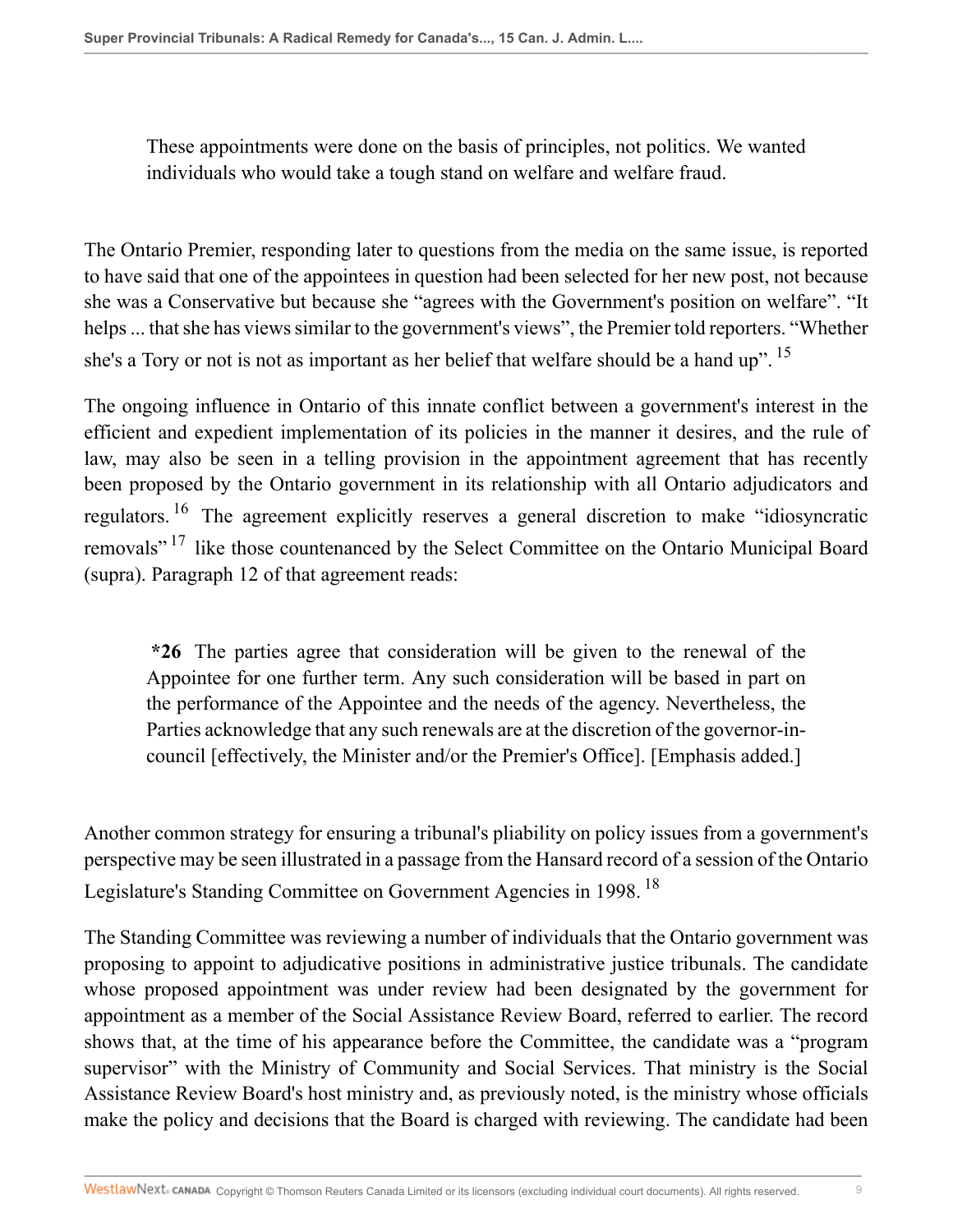a career public servant with that Ministry for 24 years. The arrangement was that, once the candidate's three-year appointment was confirmed, he would be given a leave of absence from his position with the Ministry. The following question to the candidate from an opposition-party Committee member captured the issue squarely.

But you ... would be in a position where you are interpreting government policies, Ministry of Community and Social Service policies as enunciated by the minister, yet expecting to be able to go back to that minister's employment. What is your view of that in terms of conflict of interest?

The candidate's response was that he would not be in a conflict because he would be on a leave of absence from the Ministry. The Committee's government majority saw nothing surprising in these circumstances and the appointment was approved in the ordinary course.

An account of an especially egregious illustration of where a government's pursuit of its own policy through what is ostensibly an instrument of justice might ultimately take it was reported in the Toronto Star on February 1, 1998. The headline read: "In two days, Karla Faye will die." Thankfully, the report was from Texas. Convicted murderer **\*27** Karla Faye Tucker, about to be executed, had made a final appeal for clemency to the Texas Board of Pardons and Paroles.

The Star reported as follows:

· The Texas Board had explicit, statutory jurisdiction to grant such applications.

· The current Board had confirmed that it had a get-tough-against-crime philosophy. "I have been told that I have a no-nonsense attitude about crime and I agree with that", the Board Chair is reported to have said. The Chair was the Brownsville Police Chief and was appointed Chair of the Board in 1995 by the then Governor, George W. Bush.

· The Board as currently constituted has the lowest parole rates in State history and has denied every inmate clemency request it has received — 16 in 1997.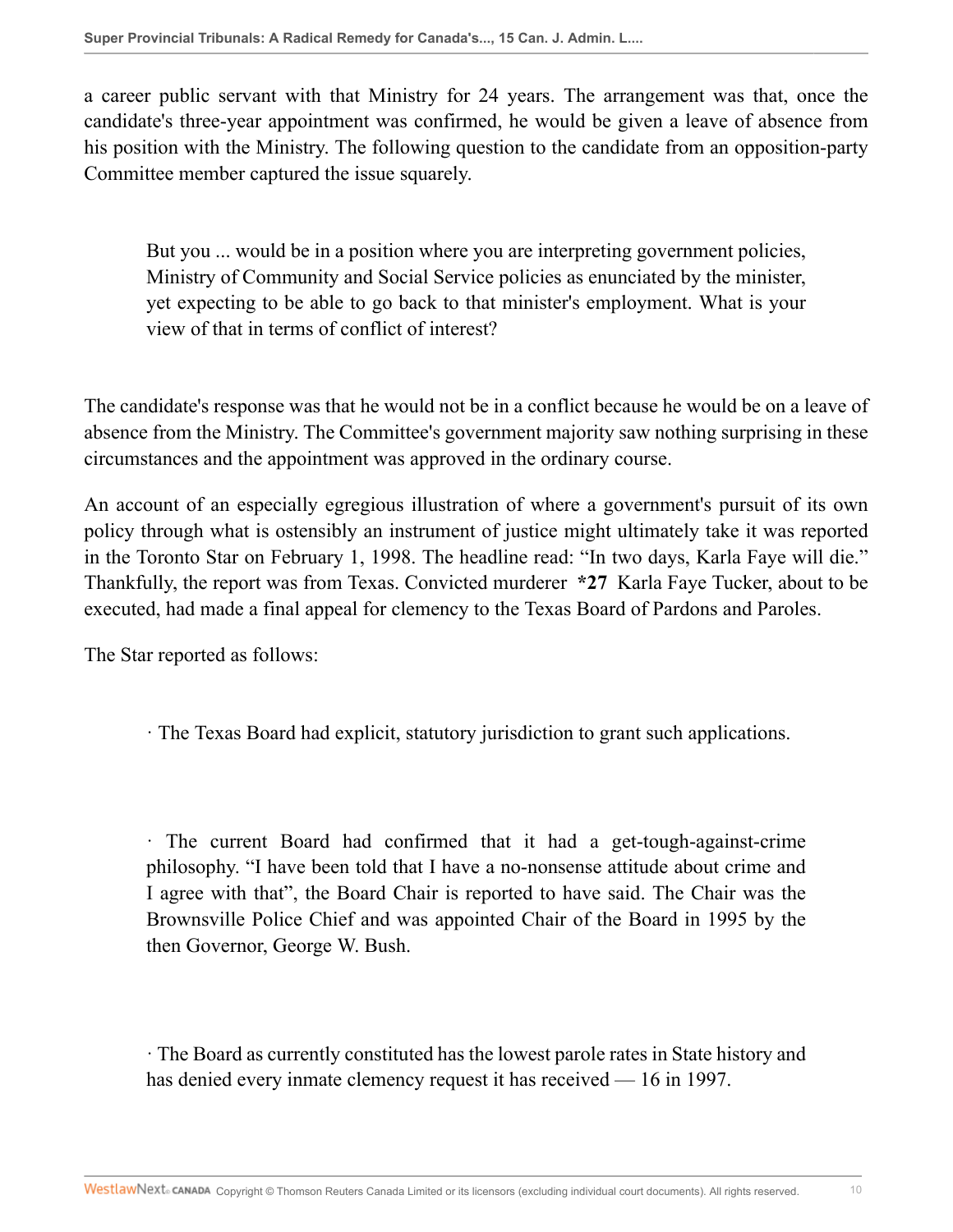· In an application by Tucker to the Texas Court of Criminal Appeals, Tucker alleged that the Board "lacked standards, definitions, criteria and uniformity" which would allow her to present her case.

· The Board has 18 members, 16 of whom are Bush appointees, and it is acknowledged that Board members do not meet together or hold hearings in which they can be jointly addressed. The current Board has never held a hearing.

· The Court of Criminal Appeals found that it had no jurisdiction to review the Board's procedures, but a concurring judge of that Court acknowledged that Tucker's allegations "were pretty much accurate". "I would say", he said, "that clemency law in Texas is a legal fiction at best".

This Texas example is of some particular local interest because, with law and order issues being such hot political buttons, parole boards provide especially fertile possibilities for a board getting sideways with the political goals and interests of the governments that create them. Many readers may remember the problems the Canadian National Parole Board got into some years ago. Perhaps, however, not as many would remember the Ontario N.D.P. government's problem with the Ontario Parole Board in March 1995.

The Ontario Parole Board had the misfortune to parole a person who, while on parole, killed a police officer. It had the further misfortune to have the report of an investigation by an Ontario crown attorney into the Board's decision-making in that case released in March 1995, three months before the 1995 provincial election. The police officer had been a very popular officer in Sudbury, Ontario, and the trial in Sudbury had **\*28** created community outrage at his killer having been out on parole at the time. For the N.D.P., the Sudbury area was of strategic political importance in the forthcoming election.

The investigative report was not unduly critical of the Board or of the panel that had made the decision. The principal problem it identified was a breakdown in communications between the Board and the Corrections Branch of the Ministry of the Solicitor General — in fact a failure of the Corrections Branch to provide the Board with certain critical information. Nevertheless, on or about March 8, 1995, the Solicitor General fired the Chair of the Parole Board, without notice, and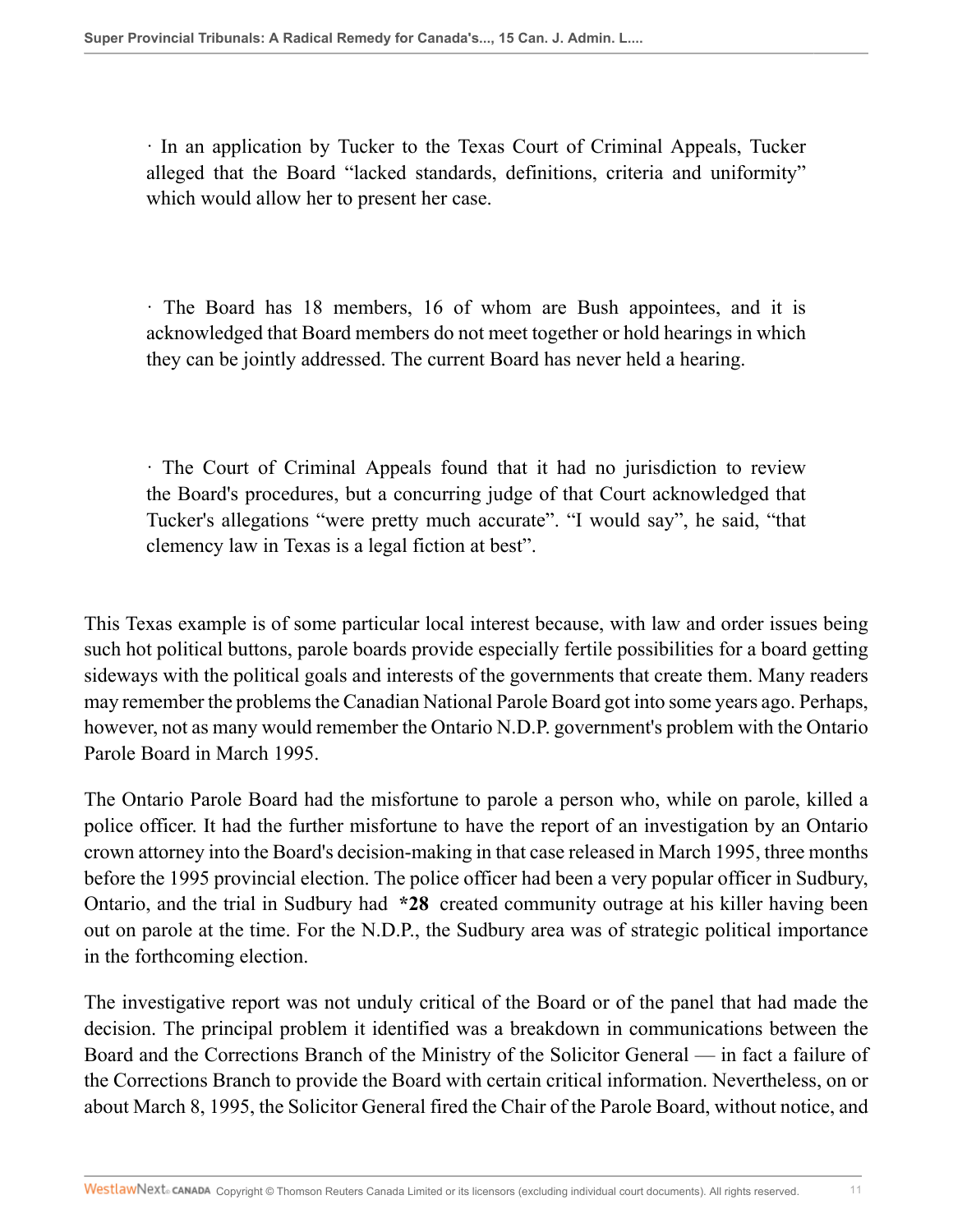in a punitive manner. The Minister made a particular point of assuring the public that the disgraced Chair would receive no further compensation.

An account of all of this may be found in the Toronto Star of March 9, 1995. The Chair's firing took place late in the afternoon and the Star reported that earlier in the day the Minister had been defending the Board. He is reported to have said at that time that "members of parole boards need to be supported by the public in the difficult decisions they make". Then he suffered a change of mind and announced the firing. It is widely believed that he did so in public without prior notice to the Chair. In an interview after the firing, the Minister told the Star that he personally "could find no specific flaws in the Chair's performance or flaws in his policy." "But", he said, "public confidence in the Board was shattered and some people wanted the Chair fired." "Certainly", he said, "the police community, the sense from the police officer's family of wanting accountability, and talking to my colleagues, provided the impetus I needed to make this very difficult decision".

In June 1995, the N.D.P. government was defeated, and on October 24, 1995, the Solicitor General for the newly elected Conservative government announced a list of 34 new, full-time and parttime appointments to the Ontario Parole Board. The list included a number of businessmen, five former police chiefs, and seven former police officers. Included, was a brother-in-law of the slain Sudbury police officer.

One of the exacerbating underlying factors in this incident was the fact that the parolee murderer was of Aboriginal origin, and so too was one of the members of the Board's panel that had granted the parole. The latter member had been appointed to her position by the N.D.P.

## **(c) Indefensible Things That Happen**

The strongly felt need on the part of governments to ensure that they retain de facto control of tribunals has, in Canada, always been allied **\*29** with the patronage system's seemingly intractable fixation on administrative justice appointments. This tag team of government/bureaucratic control and political patronage has meant endless trouble for rule of law concepts in Canadian administrative justice systems. No account of the reasons why radical reform is necessary would be complete without some specific reference to the indefensible things that actually occur, either routinely or frequently, under their influence.

The author's personal best-seller list is as follows:

1. Arbitrary replacement of competent and experienced tribunal members with unqualified party friends.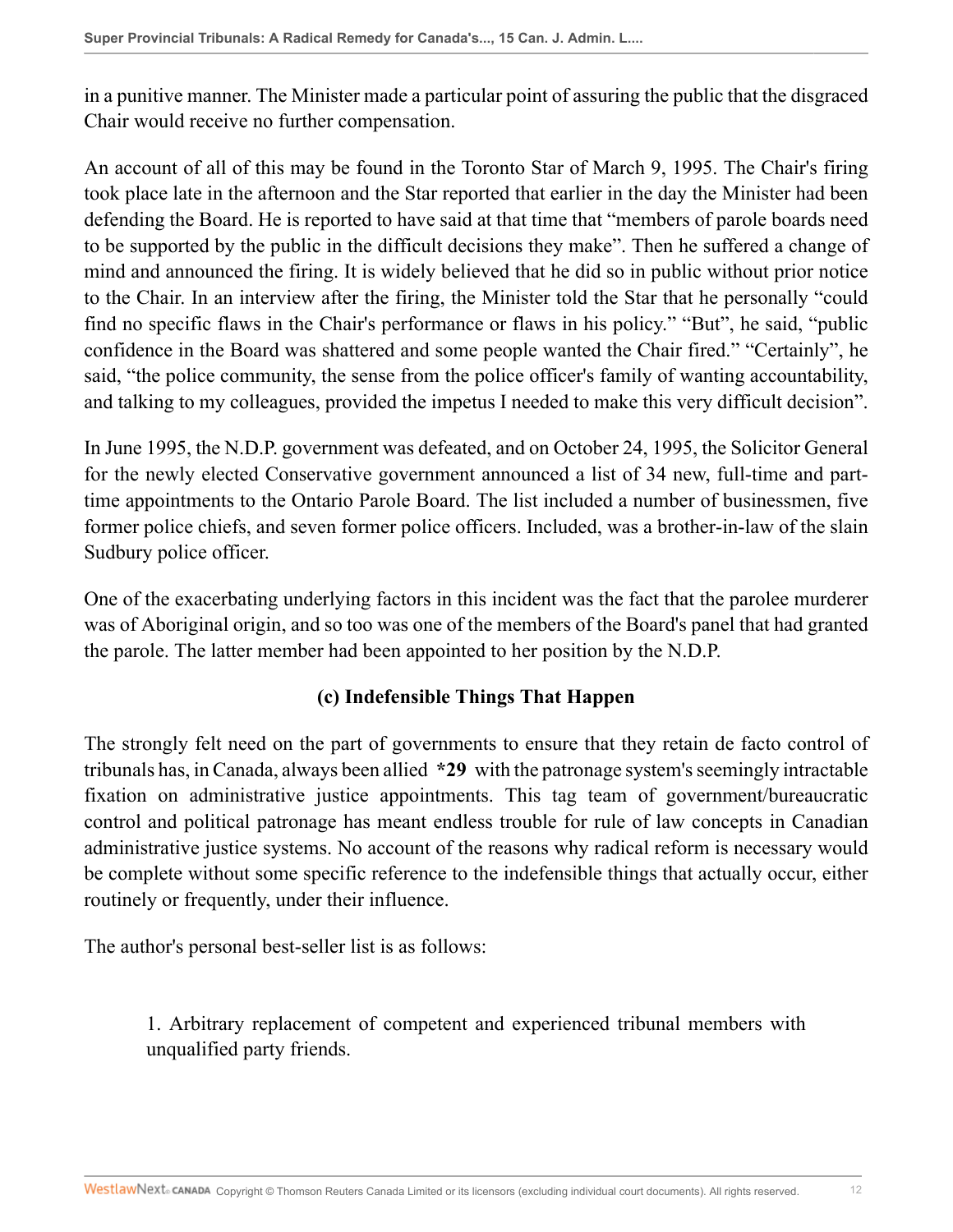2. Re-appointment of members with strong party connections who have demonstrated during their first term that they cannot or will not do the job.

3. The frequent, unexpected and always unexplained refusal, in arbitrarily selected instances, to re-appoint a high-performing member while at the same time re-appointing colleagues of that member with comparable qualifications and experience — the so-called "idiosyncratic removals" referred to above.

4. The refusal to provide any separation packages when long term members are summarily dismissed through the idiosyncratic removal process.

5. The appointment of new members without prior consultation with the Tribunal Chair, and the failure to respect Chair recommendations on re-appointments.

6. The routine failure to give adjudicators prior notice of decisions to renew or not to renew their appointments.

7. Arbitrary use of short term re-appointments of one year, six months, or three months for reasons never stated.

8. Disregarding in the selection process important, relevant qualifications, such as judicial temperament, familiarity with the legal system, etc.<sup>19</sup>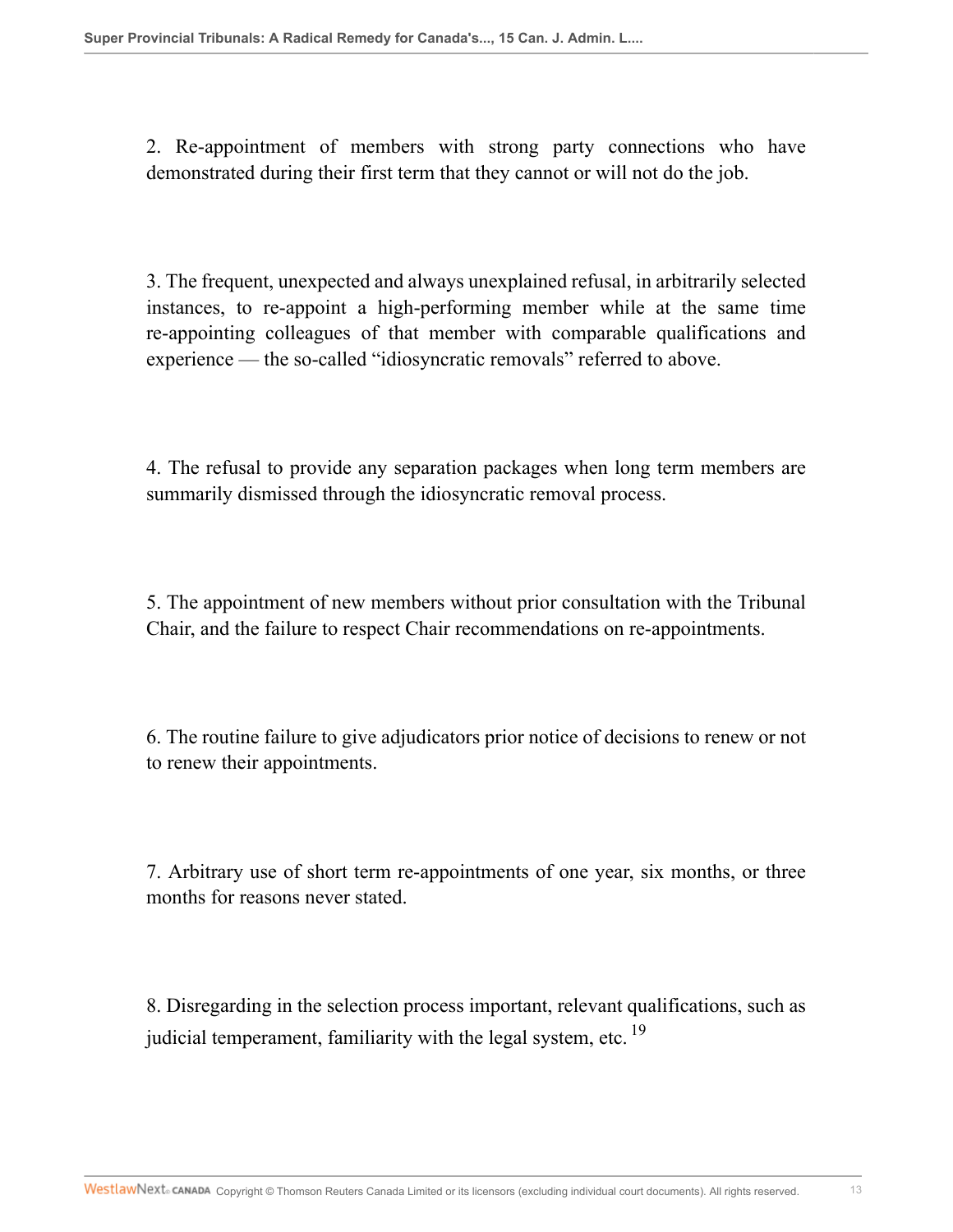**\*30** 9. Appointing people with known biases or conflicts of interest. (See above.)

10. Refusing to countenance open, objective and competitive selection processes.

11. Maintaining member compensation at debilitating, non-competitive and endlessly eroding levels.

12. The pervasive propensity of line-ministry and government officials to attribute unpalatable tribunal decisions to ideological biases of decision-makers.

There is no point in dwelling on that list. None of the items will be news to readers familiar with government administration of rights tribunals. But, in the author's opinion, perhaps the most important thing about that list is its demonstration of the pervasive lack of respect that bureaucrats and politicians have both for tribunals and their members and for the individuals and businesses who depend on those members for the protection of their legal rights.

Perhaps, though, the reader might just look again at the first two items on that list. In the author's former life as a law teacher, an outraged young student once asked him, "why don't we call indefensible practices of that nature what they really are — corruption, or at the very least egregious breaches of public trust?" The author remembers saying, "I don't know why, I have never understood it myself".

## **\*31 (d) A New Taxonomy — "Rights Tribunals" and Others**

To usefully discuss where the conflict between governments' pursuit of their policies and interests and the principles of the rule of law has lead us over the years in Canadian administrative justice systems in general, it is, in the author's submission, necessary to introduce some refinement in our traditional terminology.

It has become usual to acknowledge that in our Canadian administrative law systems we have a continuum of types of agencies ranging from highly adjudicative tribunals at one end of the continuum to highly regulatory agencies at the other. "Adjudicative" tribunals are understood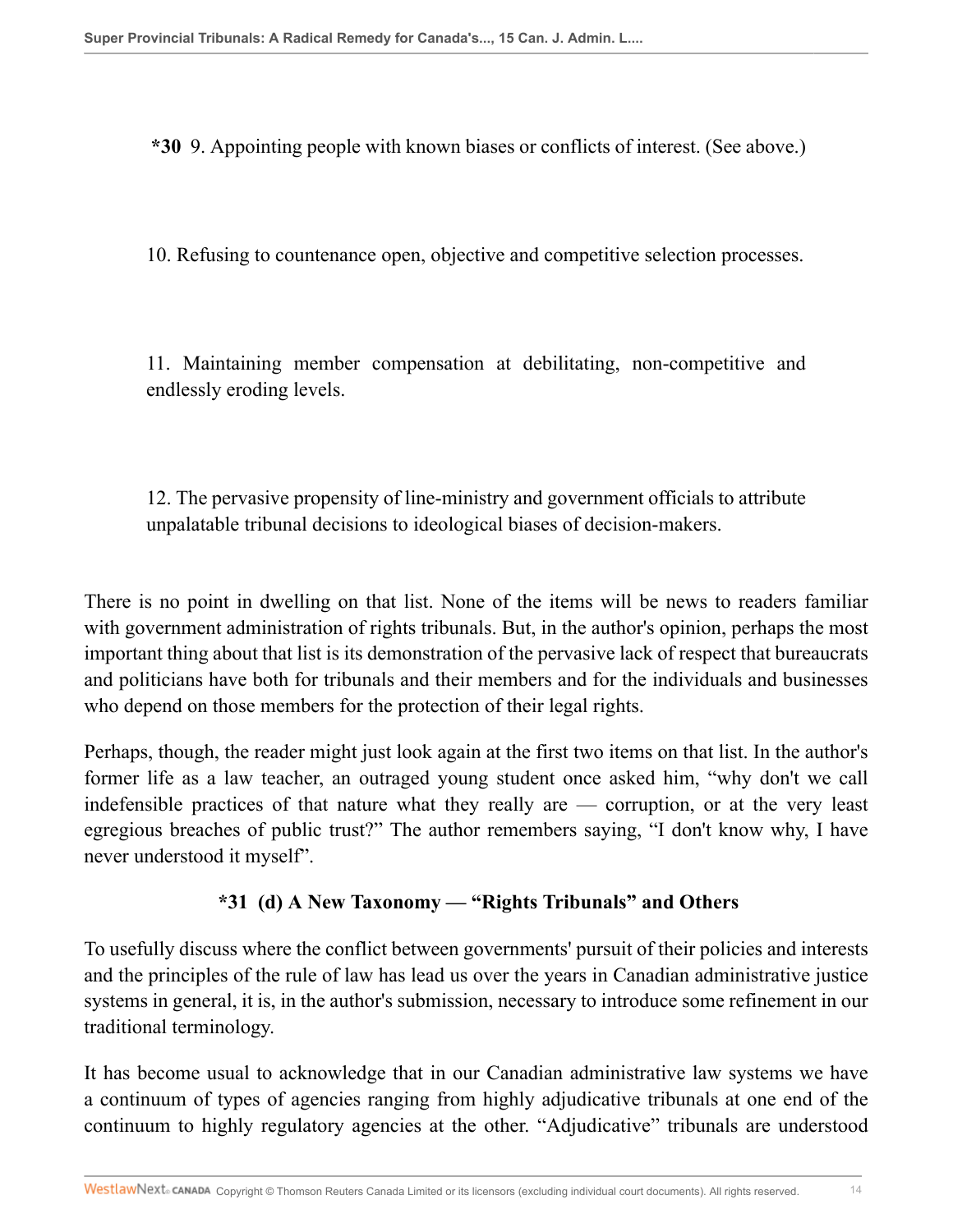to be tribunals whose responsibilities are the administration of programs principally devoted to delivering fixed, statute-defined benefits or rights to — or imposing fixed obligations on typically private sector individuals or corporations. "Regulatory" agencies, on the other hand, are understood to be principally concerned with the administration of broad powers to protect or promote the public interest within the scope of the policy program for which they are responsible, as that interest is adjudged by the administrators to whom those powers have been delegated.

It may be noted that, while the literature and common usage — particularly government literature and common usage — has often labeled all administrative law agencies as "regulatory" agencies,  $^{20}$  there is now acceptance of the fact that there are, indeed, "adjudicative" agencies, as well as "regulatory" agencies. Recent government documents in Ontario have, for instance, taken to using the label "Regulatory and Adjudicative Agencies" when referring to the full spectrum of Ontario administrative tribunals. <sup>21</sup>

But, while the "regulatory and adjudicative" label is now used in the title of Ontario government policy documents, thus offering some acknowledgment that there is a basis for distinguishing the two categories, the policies themselves do not distinguish.

The author has concluded that what is required is a more discriminating taxonomy. The generic "adjudicative" label is not, for example, especially helpful. Its application to some tribunals but not to others suggests some lesser status or significance for the adjudication roles of the so-called regulatory tribunals. "Regulatory" tribunals are usually, to **\*32** some degree or another — often to a large degree — also "adjudicative" tribunals.

In developing this new taxonomy, the author proposes that we begin by dropping the "adjudicative tribunal" label. His suggestion is that we give tribunals whose dominant responsibility is to hear and decide disputes about the statutory rights or benefits of typically private sector individuals or corporations the generic label of "rights tribunals". To him, that seems the most pertinent description for such tribunals.

If we are to engage in a categorization of this greater precision, it will also be necessary to then consider more carefully the nature of the distinction between "rights tribunals" and non-rights tribunals.

It is the author's opinion that there are only two sets of circumstances where it would be appropriate from a rule of law perspective not to recognize a tribunal that has the statutory power to determine legal rights and obligations as a "rights" tribunal. One of these is the circumstance where the tribunal in question is responsible for administering a program that is devoted to modifying or influencing economic behaviour in the private sector and has been assigned what, the late Lon Fuller, the respected Harvard legal philosopher, has referred to in his article, The Forms and Limits of Adjudication,  $^{22}$  as a "polycentric task".  $^{23}$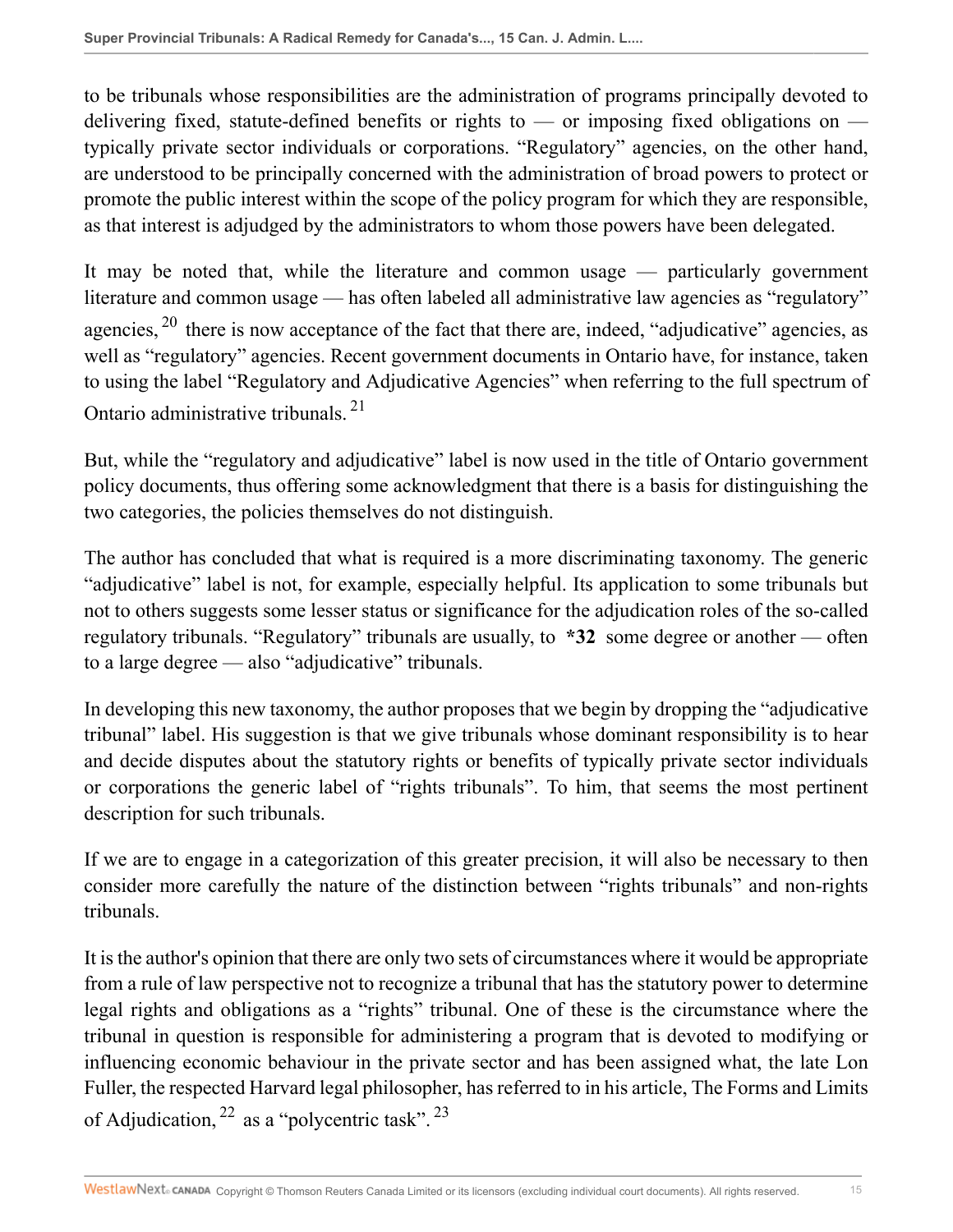The other circumstance that would warrant withholding the "rights tribunal" label is where the government has delegated powers to a tribunal that are essentially political in nature.

In his article on the forms and limits of adjudication, Fuller started with the proposition that the fundamental distinguishing characteristic of an adjudicative form of decision-making is the fact that it confers on a party that is to be affected by the decision a "peculiar form" of participation in that process — that of "presenting proofs and reasoned arguments".<sup>24</sup> In Fuller's view, it was only if the nature of the question at issue validly allowed for effective participation in that way that a decision on that question could be usefully — or appropriately — assigned to an adjudicator. Only in those circumstances could the question to be addressed be what we would now refer to as "justiciable".

**\*33** In Fuller's analysis, a "polycentric" problem is not merely a problem of unusual complexity or difficulty. It is a problem with the peculiar characteristic that any resolution of the problem that is contemplated will be seen to change the nature of the problem.

The example he cited of most relevance to Canadian administrative justice system is that of a tribunal, in a price control regime, faced with the task of setting a price on aluminum. This is a task, he said, that is not appropriate for adjudication because the "forms of adjudication" parties presenting proofs and reasoned arguments — "cannot encompass and take into account the complex repercussions that may result from any change [in the price of aluminum]".

A rise in the price of aluminum may affect, in varying degrees, the demand for, and, therefore, the proper price of, thirty kinds of steel, twenty kinds of plastics, an infinitude of woods, other metals etc. Each of these separate effects may have its own complex repercussions in the economy. In such a case it is simply impossible to afford each affected party a meaningful participation through proofs and arguments ... It is a matter of capital importance to note that it is not merely a question of the huge number of possibly affected parties, significant as that aspect of the thing may be. A more fundamental point is that each of the various forms that award might take (say a three-cent increase per pound, a four-cent increase, a five-cent increase, etc.) would have a different set of repercussions and might require in each instance a redefinition of the parties affected. <sup>25</sup>

Fuller suggested that the nature of a polycentric problem is best understood by visualizing a spider web. "A pull on one strand", he said, "will distribute tensions in a complicated pattern throughout the web as a whole. Doubling the original pull will, in all likelihood, not simply double each of the resulting tensions but will rather create a different complicated pattern of tensions. This would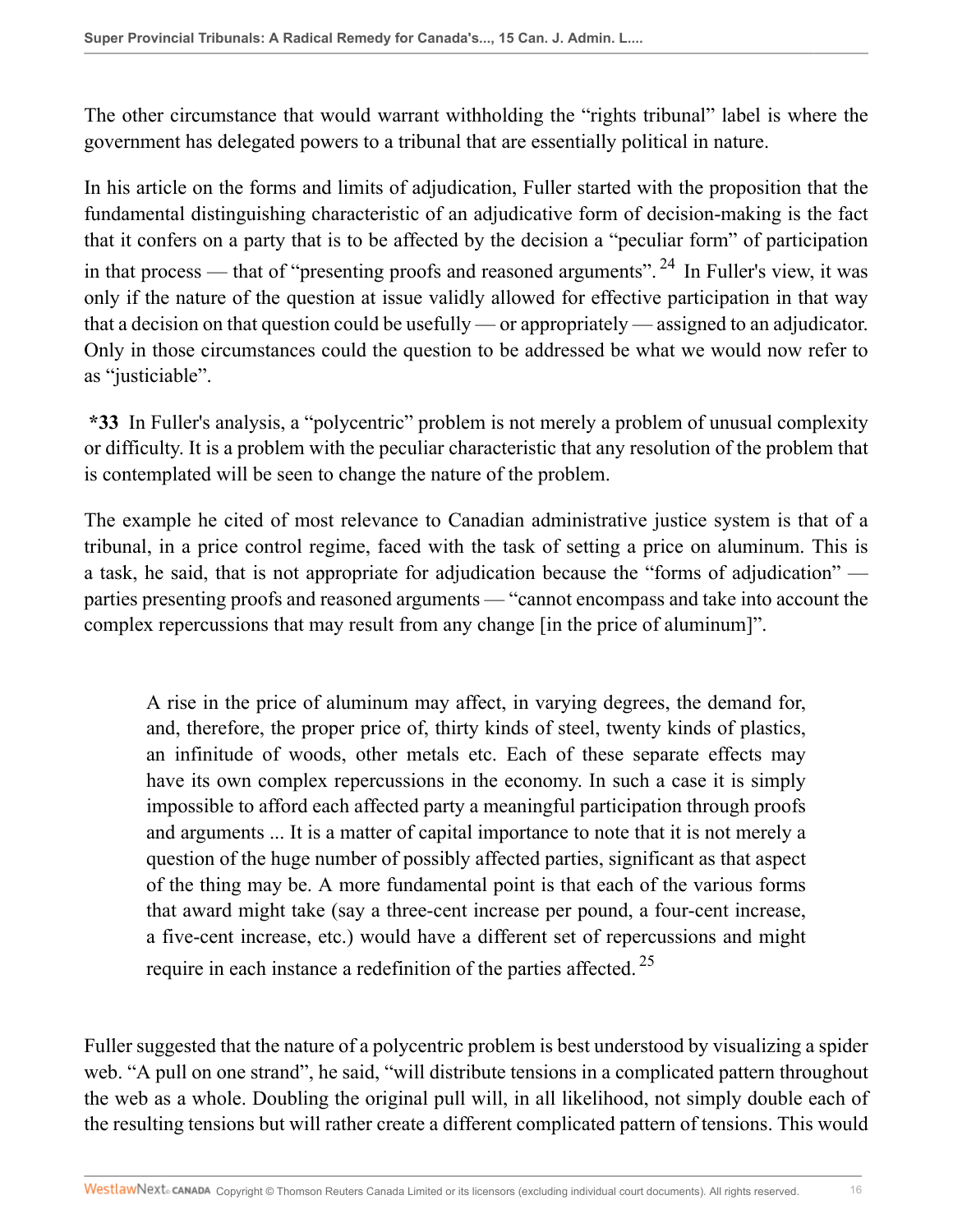certainly occur, for example, if the doubled pull caused one or more of the weaker strands to snap". "This", he said, "is a polycentric situation because it is many centred — each crossing of strands is a distinct centre for distributing tensions".  $^{26}$ 

Fuller did not claim that all polycentric problems are not properly amenable to adjudication. He suggested that some polycentric elements are probably present in almost all problems resolved by adjudication. It is a question, he said, of knowing when the polycentric elements have become so dominant that the proper limits of adjudication have been reached. That limit is reached, in Fuller's view, when the nature of the problem is such that the process of presenting proofs and reasoned arguments **\*34** by affected parties is no longer appropriate or effective. At that point, adjudication must give way to what has to be, in effect, what Fuller referred to as an "intuitive" exercise of "managerial direction". And a decision of that nature requires a broad process of information collection that should not be constrained within the party-driven limits of an adjudicative process.

Fuller observed that it is in the field of administrative law that the solution of polycentric problems by adjudication has most often been attempted. "The instinct for giving the affected citizen his 'day in court' pulls", he said, "powerfully toward casting exercises of governmental power in the mold of adjudication, however inappropriate that mold may turn out to be". He believed that, generally speaking, problems in the allocation of economic resources present too strong a polycentric aspect to be suitable for adjudication.  $27$ 

Energy boards dealing with applications for increases in the price of natural gas would seem the most obvious Canadian instances of tribunals clearly dealing with Fuller's polycentric, nonjusticiable problems.

Agencies, on the other hand, with a delegated political role are those that have been given the power to determine policy — to exercise a policy discretion — and to create the rules and regulations that will govern the implementation of the policy they have determined. It is my impression that, the Ontario Securities Commission with its current set of powers may be one example of such an agency, and the CRTC<sup>28</sup> is, perhaps, another. Each of these may also be seen to be addressing polycentric and non-justiciable problems.

It is important in this context to remember, however, the distinction between decision-makers who have been given a policy discretion, and those who have a statutory duty to make judgments about the nature, relevance or application of statute-specified policy criteria.

As an example of a judgment about the nature, relevance or application of a statute-specified policy criterion, one might consider a workers' compensation rights tribunal whose constituent statute requires it to decide whether a proven connection between a worker's disability and his or her work is "significant". Only if the connection is found to be significant would the worker be entitled to benefits. In deciding whether the connection is significant, the tribunal adjudicator is called upon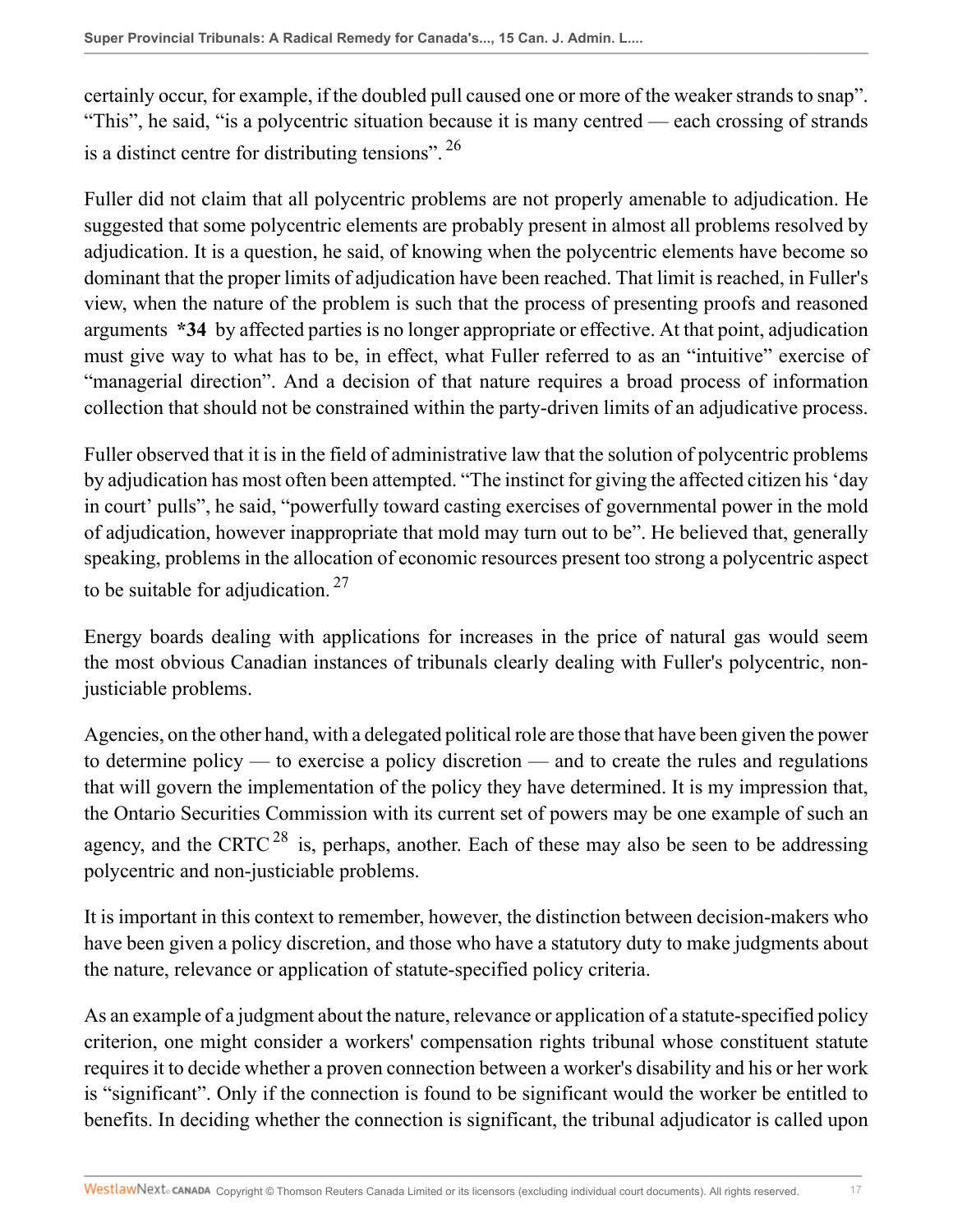to make a judgment, not to exercise a discretion. That issue, and ones like it, are entirely amenable to affected parties providing proofs and reasoned **\*35** argument and they require an unbiased adjudicative decision — they are not political or polycentric issues. They are justiciable issues. So too, in the author's opinion, are most of the issues that agencies like the Ontario Municipal Board — agencies often thought to be on the "regulatory" end of the agency continuum — are, in fact, predominantly called upon to decide.

In this revised taxonomy, the author would reserve the label "regulatory tribunal" for agencies predominantly involved with the resolution of polycentric or non-justiciable issues involving statutory rights and obligations. And, he would apply the label "government agency" to tribunals acting principally, in truth, as a government's agent in the exercise of delegated political powers. All others the author would classify as "rights tribunals". Thus, the author is proposing three categories of administrative law agencies: rights tribunals, regulatory tribunals, and government agencies.

It is, of course, true that not all of our administrative law agencies will fit precisely into any one of these particular categories. They are all notoriously products of purely ad hoc designs and many will have elements of all three categories. But this categorization is nonetheless useful.

First, by anyone's definition, the largest proportion of our administrative law agencies clearly fall within the rights tribunal category. The difficulty of finding the correct category for other agencies need not impede consideration of the justice principles that should apply to agencies that are selfevidently rights tribunals.

In Ontario, for example, this category would, in the author's opinion, obviously include, in no particular order:

· the Ontario Rental Housing Tribunal

· the Social Benefits Tribunal

· the Workplace Safety and Insurance Appeals Tribunal

· the Boards of Inquiry under the Human Rights Act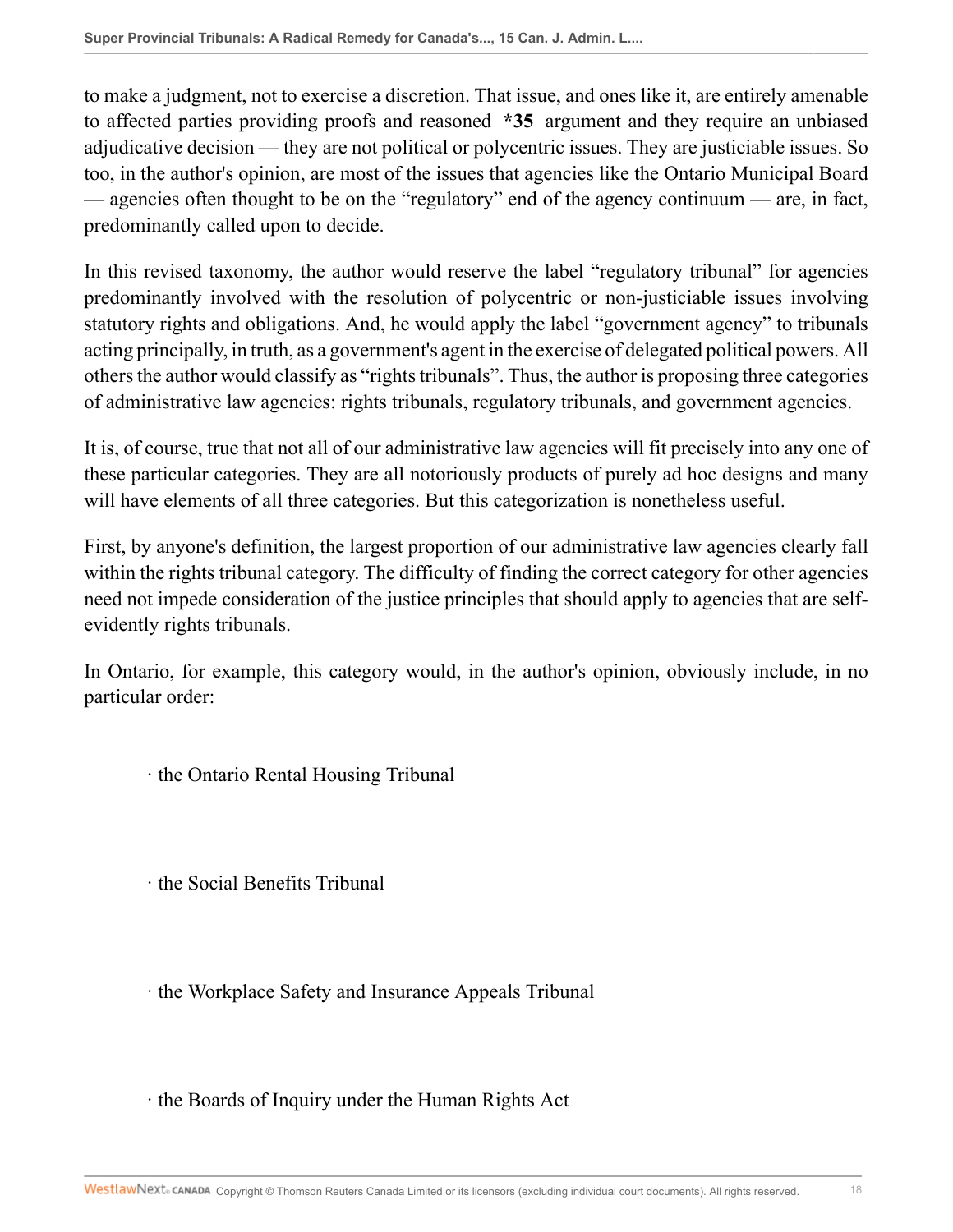· the Labour Board

· the Criminal Injuries Compensation Board

· the Consent and Capacity Board

· the Child and Family Services Review Board

· the Environmental Assessment and Appeal Boards

· the Financial Services Commission (automobile insurance arbitration, and pension appeals)

· the Ontario Board of Parole

· the Ontario Criminal Code Review Board

· the Pay Equity Hearings Tribunal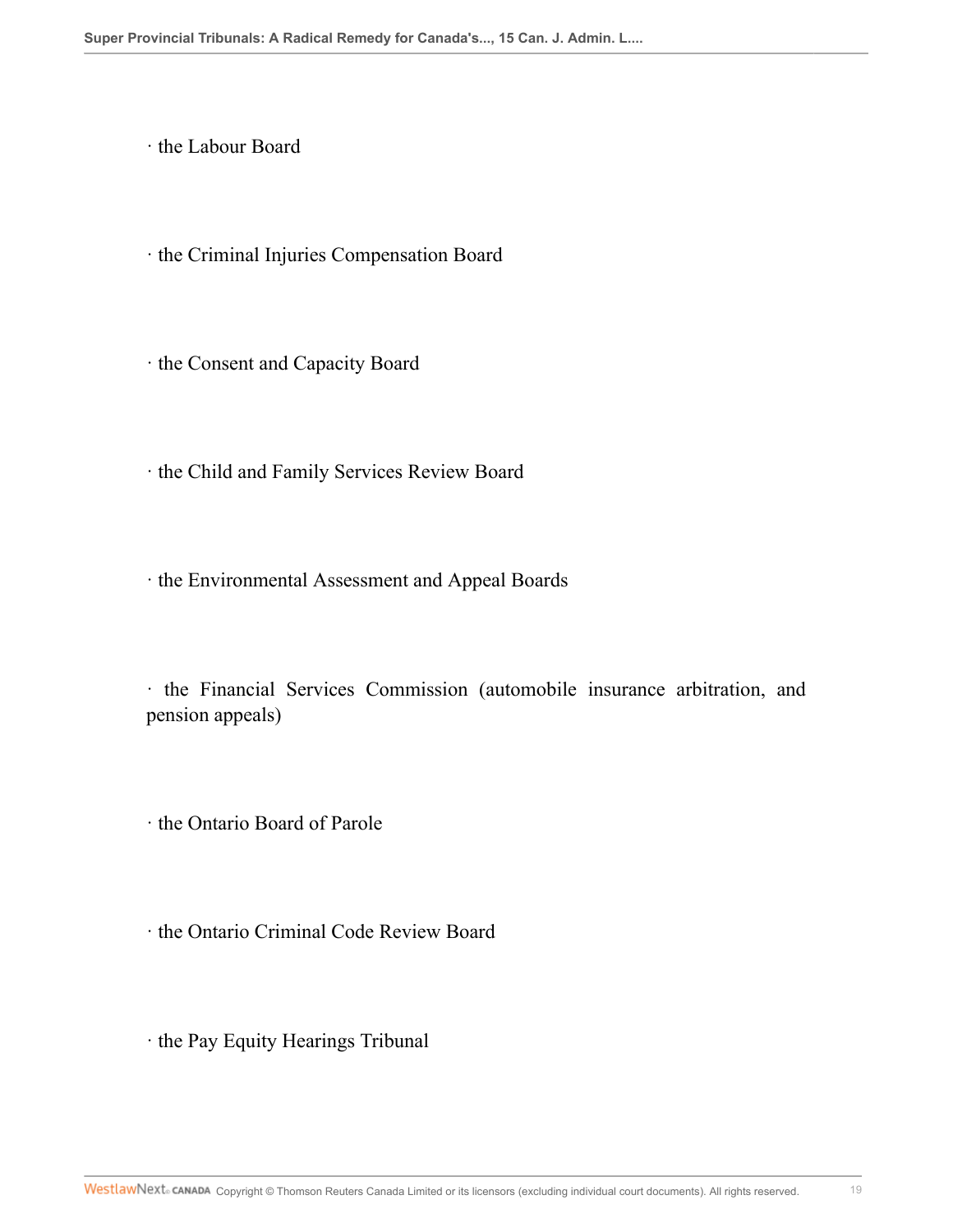**\*36** · the Crop Insurance Appeal Board

· the Information and Privacy Commission

· the Health Professions Appeal and Review Board

· the Mining Lands Commissioner, and, arguably,

· the Ontario Municipal Board,

to mention only the most obvious.

Secondly, these three category definitions provide a point of reference for distinguishing agencies in a manner that allows for a clearer consideration of the appropriate role for and implications of justice principles generally. Tribunals in the categories of regulatory tribunals or government agencies are unlikely not to be engaged, somewhere in their processes, in the adjudication of justiciable issues.

However, as previously noted, the overlap in agency roles should not be allowed to interfere with the application of justice principles to agencies that are clearly rights tribunals. From a justice perspective, despite our Canadian history of allowing the evident regulatory role of some agencies in our administrative law systems to obstruct the application of appropriate justice principles to any agencies, including the rights tribunals, our principal concern must now be with the rights tribunals.

Indeed, agencies that are so far removed from an adjudicative role, and so inherently regulatory in nature, that we could all agree that rule of law standards can only be awkwardly applied, if at all, should simply be understood not to be part of our administrative justice systems. Forcing the design and administration of administrative justice institutions to accommodate the reasonable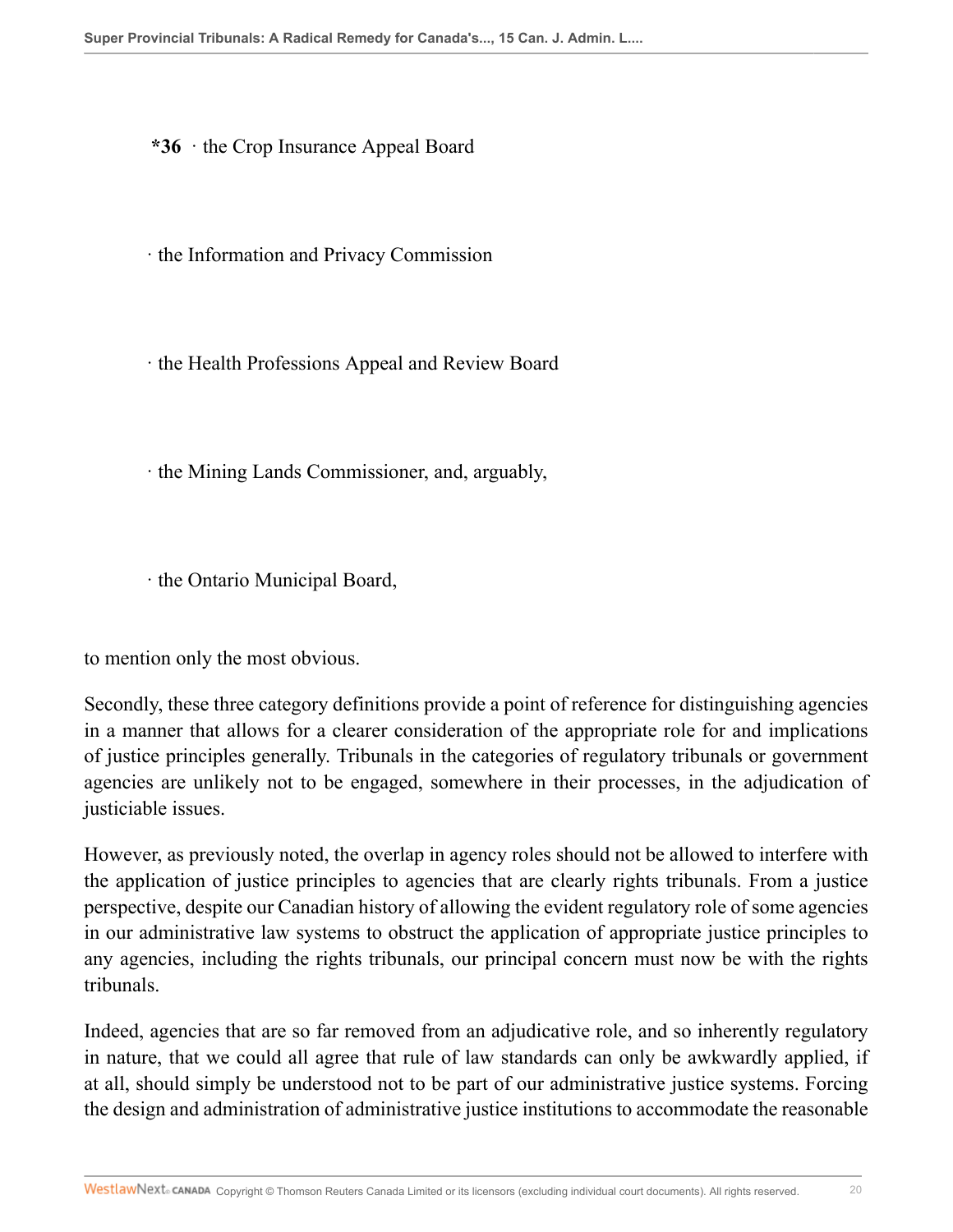requirements of every administrative law agency prevents the proper application of systemic, justice principles to those agencies that are, in point of fact, clearly rights tribunals.

To simplify the analysis of Canada's performance with respect to its various administrative law systems from a rule of law perspective, the author proposes to confine the analysis to the rights tribunal elements of that system — the tribunals that predominate in our systems, certainly in our provincial systems, and which are, beyond argument, instruments of justice. How the adjudicative part of the work of regulatory tribunals and/or government agencies should be integrated with the justice system is a more difficult question that will have to be left for another day.

#### **(e) Administrative Justice Standards**

Any critical analysis of the structural norms and administrative norms respecting Canadian rights tribunals must be concerned at the **\*37** outset with identifying the standards against which they fall to be measured. Of course, it is essential to start, in that respect, with the recent Supreme Court of Canada's decision in Ocean Port.<sup>29</sup>

In Ocean Port, the Court appears to have invited governments to ignore the principles of natural justice in their statutory structuring of tribunals — even, perhaps, of rights tribunals. In that decision, in what in future cases the Court will hopefully recognize as a purely obiter statement, the Court has ostensibly lumped all tribunals under the rubric "administrative tribunals" and apparently finds them all to have the "primary function" of "policy-making".<sup>30</sup> It holds that the extent to which such tribunals are to be governed in their quasi-judicial decision-making by the principles of natural justice is a matter to be determined by an interpretation of their constituent statutes.<sup>31</sup> Governments are, therefore, apparently free through explicit legislation to effectively render any of those principles inoperative with respect to any particular tribunal, perhaps including, as indicated, rights tribunals.

Accordingly, the question of the compliance of rights tribunals with principles of natural justice appears, for the moment at least, to have been left ultimately as an issue for the political arena, rather than for the courts. And, from the point of view of civil libertarians, this clarification has at least the merit of making the politicians' responsibilities perfectly clear. It has the added merit of removing government resentment and defiance of court interference as a motivating element in the design of tribunal structures.

The Ontario government's recent "orangutan" provisions governing its appointment of independent interest arbitrators provides a chastening example of where the latter motivating element is apt to take us. Those provisions are widely acknowledged to be the Ontario government's considered response to the Ontario Court of Appeal decision in the so-called "Retired Judges" case. <sup>32</sup> They first appeared in Bill 13, an **\*38** Act that ended labour disputes involving the Toronto District School Board and the Windsor-Essex Catholic District School Board.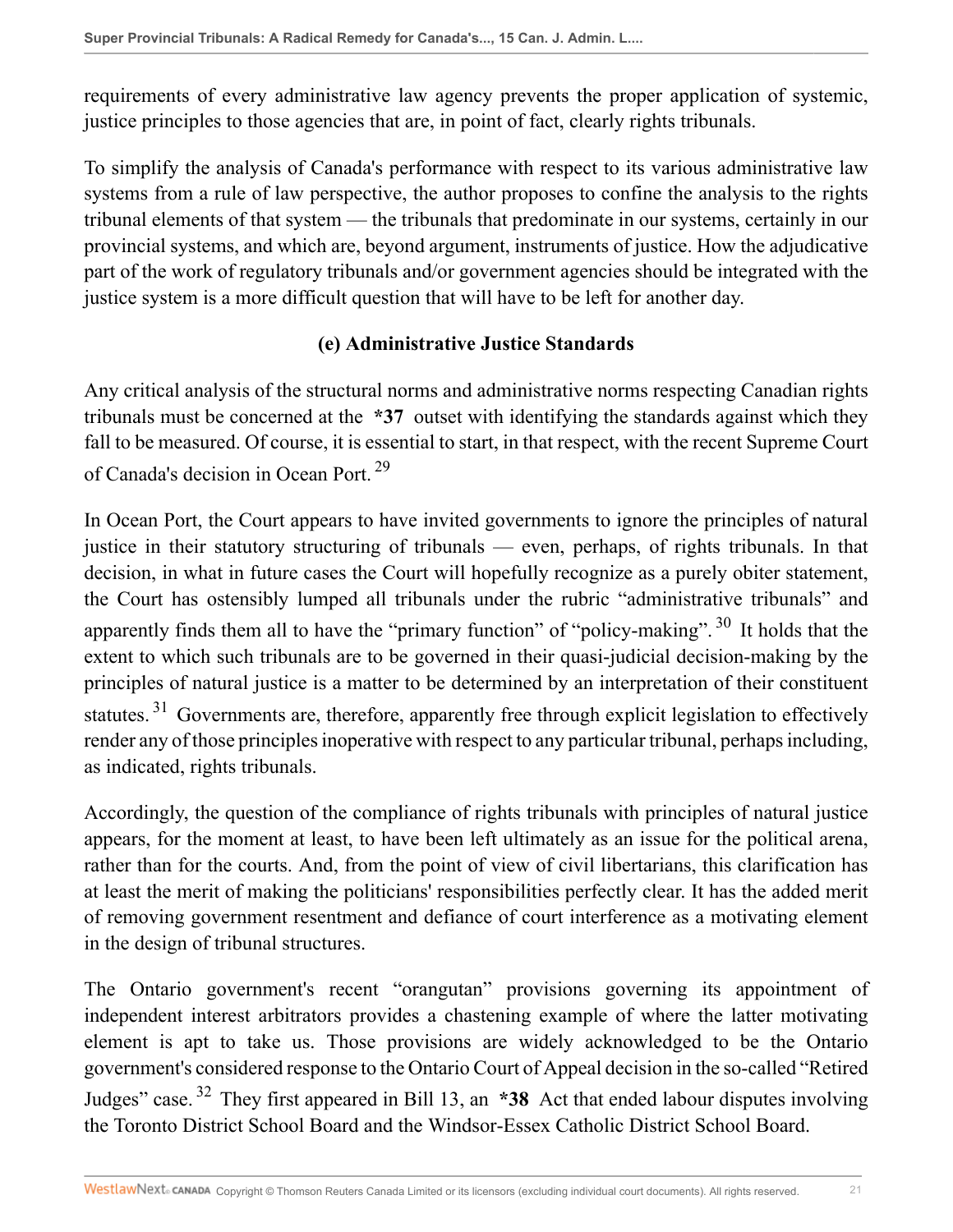After naming two particular individuals to be the interest arbitrators who were to resolve the latter disputes, Bill 13 addressed the issue of what was to happen if either named individual proved unable or unwilling to take on or complete the assignments. The remedy the Bill provides is for the Minister to make another appointment. In selecting a new arbitrator in those circumstances, the Bill spells it out that the Minister may appoint a person who:

(a) has no previous experience as an arbitrator;

(b) has not previously been or is not [now] recognized as a person mutually acceptable to both trade unions and employers;

(c) is not a member of a class of persons which has been or is recognized as comprising individuals who are mutually acceptable to both trade unions and employers.

The "orangutan" label for this statutory language — language that is now appearing more generally in Ontario labour legislation — was apparently coined by the Toronto union labour bar.<sup>33</sup> The label presumably reflects that bar's tentative view that under these provisions the government might even be free to appoint an orangutan as an interest arbitrator.

Then there is Nova Scotia where the intransigent independence and impartiality of interest arbitrators in the health field has driven the government there to the lengths of enacting a statute that makes the cabinet the interest arbitrator,  $34$  an instance that no doubt some would argue represents the orangutan prediction fulfilled.

But, of course, notwithstanding Ocean Port's possible removal of inherent legal restraints on a government's design and administration, even of its rights tribunals, there are various domestic and international rule-of-law standards applicable to rights tribunals that must continue to be regarded as of at least strongly persuasive authority.

In the first place, viewed from a different angle, the Ocean Port decision itself may be seen to bolster the requirement that rights tribunals be impartial and independent. Ocean Port acknowledges that "confronted **\*39** with silent or ambiguous legislation, courts generally infer that the Parliament or the legislature intended the tribunal's process to comport with principles of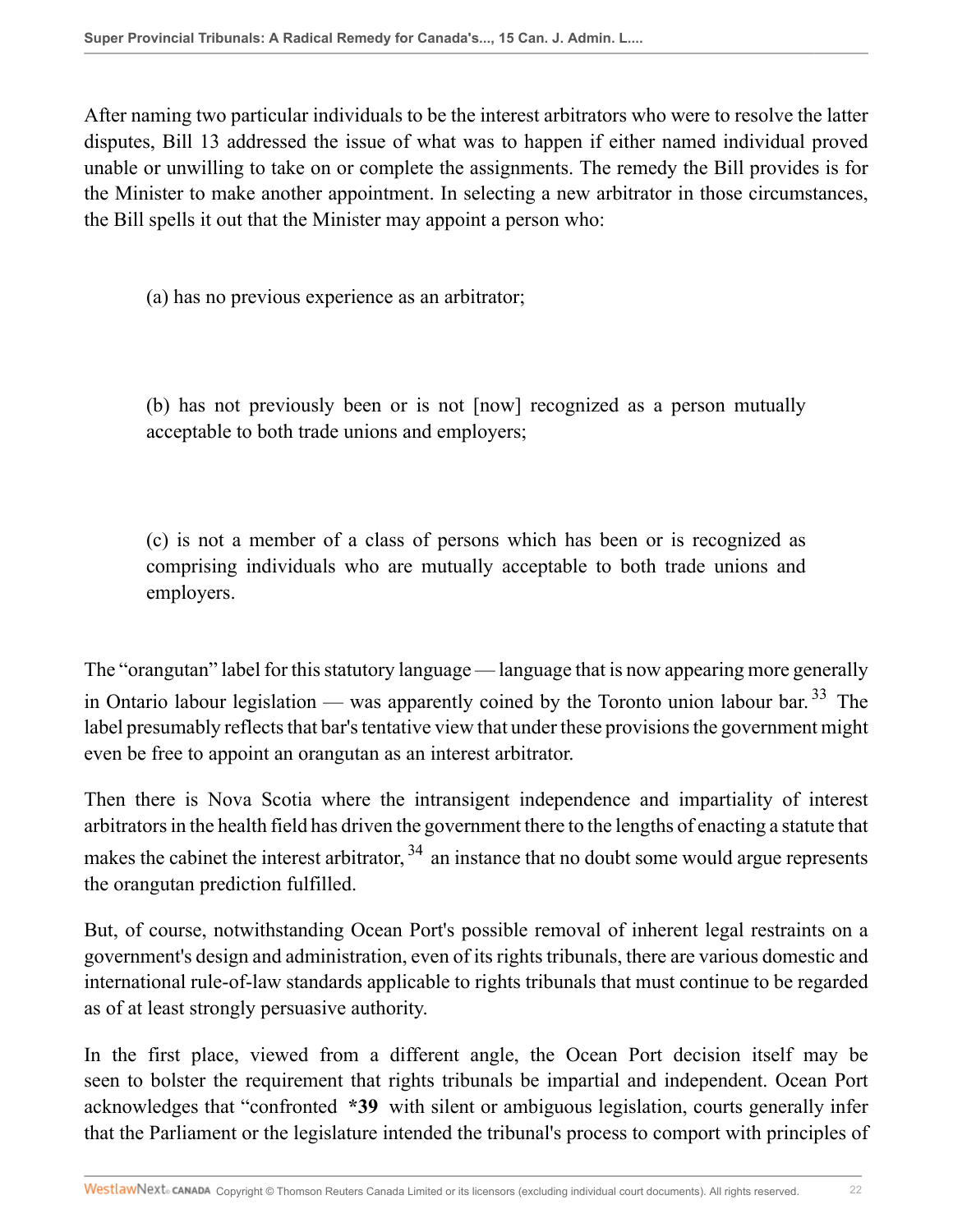natural justice".  $35$  "In such circumstances", the Court writes, "administrative tribunals may be bound by the requirement of an independent and impartial decision-maker, one of the fundamental principles of natural justice". <sup>36</sup> [Emphasis added.]

It is, in the author's submission, readily arguable, therefore, that, at least in the absence of orangutan language, rights tribunals, as distinguished from regulatory tribunals and government agencies, will be found to require independent and impartial decision-makers. While, in Ocean Port, the Supreme Court has — carelessly in the author's respectful view — characterized the "primary function" of all administrative tribunals to be one of "policy making", the fact is that rights tribunals have no more a policy-making function than do courts. And, if a tribunal is found to be a rights tribunal, is it not likely that an intention to disregard "one of the fundamental principles of natural justice" would have to be stated very plainly indeed before such an intention could be reasonably attributed to a legislature?

Furthermore, may one also not expect that, in due course, in another case, faced on the facts with an administrative tribunal that is in point of fact clearly a rights tribunal but whose decision-makers are, by reason of statutory provisions of an orangutan nature, neither impartial nor independent, the Supreme Court will be moved to reassert the role of the courts as the ultimate guardians of the rule of law in our administrative justice systems.

Obviously, as we have seen, orangutan language may well be used. However, such language at least makes the issue plainly visible and, thus, more amenable to resolution through the political process.

In addition to the common law support for the application of principles of natural justice in the structuring and administration of rights tribunals that is explicit or latent in the Ocean Port decision, there are a number of other well-known standards respecting the design of rights tribunal structures and the determination of rights tribunal administrative norms that ought to be highly influential in Canada.

First off, there is, of course, s. 23 of the Québec Charter of Human Rights and Freedoms. As Ocean Port has noted, that section entrenches in Québec the right to a "full and equal, public and fair hearing by an independent and impartial tribunal". And, governments may fairly expect **\*40** to be asked:, "if Québec, why not Ontario — or Nova Scotia, or British Columbia ...?"

And, one must not forget Provision 2 (e) of the Canadian Bill of Rights which provides that "no law of Canada shall be construed or applied so as to deprive a person of the right to a fair hearing in accordance with the principles of fundamental justice for the determination of his rights and obligations". Thus, a federal government countenancing the subversion of the independence or impartiality of a federal rights tribunal will have an additional obstacle, as compared to its provincial counterparts.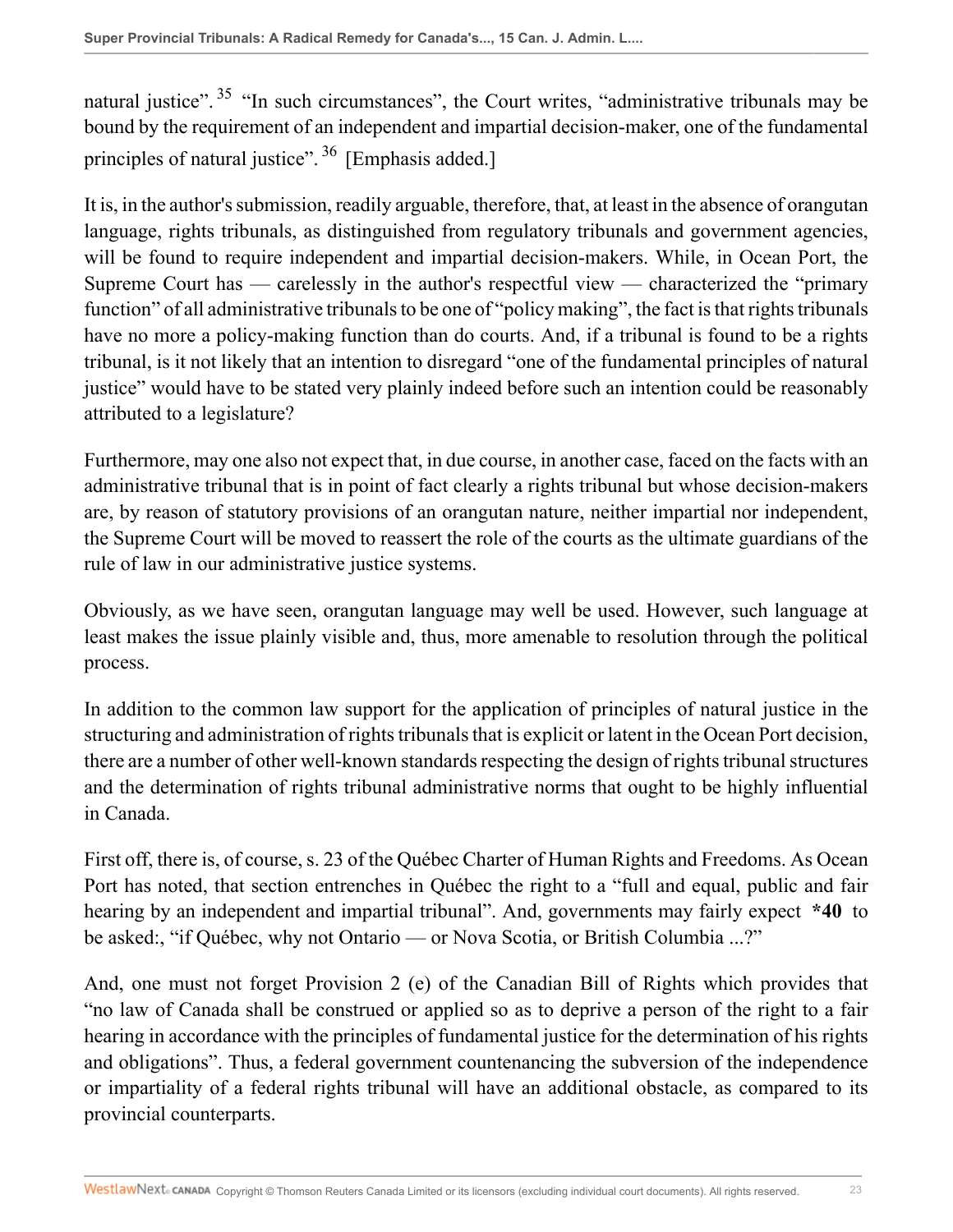Then there is art. 6 of the European Convention on Human Rights that provides that "everyone is entitled to an independent and impartial tribunal established by law".

And, finally, and perhaps — at least in the area of moral suasion — most importantly, there is the Universal Declaration of Human Rights. As we know, the DHR has impeccable Canadian credentials. The first draft was prepared by a Canadian, McGill law professor John Humphrey, the first head of the U.N. Secretariat's Division for Human Rights. And it is well to recall that in a resolution of the General Assembly of the United Nations passed on December 10, 1948, the Universal Declaration of Human Rights was proclaimed to be "the common standard of achievement for all peoples and all nations" in respect of human rights. Article 10 of the Declaration provides that in the determination of their rights and obligations "Everyone is entitled in full equality to a fair and public hearing by an independent and impartial tribunal ..."

In fact, of course, all of these standards place impartiality and independence at the forefront of the essential requirements for rights-determining tribunals.

We might also want to look southward to the U.S. federal administrative law system and its institution of federal administrative law judges. The adjudicative responsibilities of U.S. federal administrative law judges are for the most part equivalent to the adjudicative responsibilities of rights tribunals in Canadian administrative justice systems. But U.S. federal administrative law judges are appointed through a highly competitive and objective selection process established by the Administrative Procedures Act of 1946 (the "APA") in which the standards of relevant qualifications are very high. The selection and appointment process is administered — and the selections made — by the independent, U.S Office of Personnel Management through its Office of Administrative Law judges. Administrative Law Judge appointments are also lifetime, **\*41** tenured appointments, indistinguishable from the tenured appointments of Canadian judges.<sup>37</sup>

Interestingly, the status of U.S. federal administrative law judges was, historically, the product of a desperate fight during the 1930s and early 1940s between President Roosevelt's New Dealers and their opponents. One commentator has described this fight as "not a pretty sight".<sup>38</sup>

The New Dealers, committed to finding good, practical working solutions to major social and economic problems, and confident of the rightness of their motives, were impatient with any talk of rule of law restrictions on the efficiency of their new agencies. However, the work of the new agencies inevitably impacted negatively on the rights of many individuals. As the above mentioned commentator says, "while many benefited, there was also pain", and she cites as an example her personal awareness, growing up in Tennessee, of the Tennessee Valley Authority taking and flooding private homes and farms to make its lakes and dams, with little in the way of due process available to the displaced owners and tenants.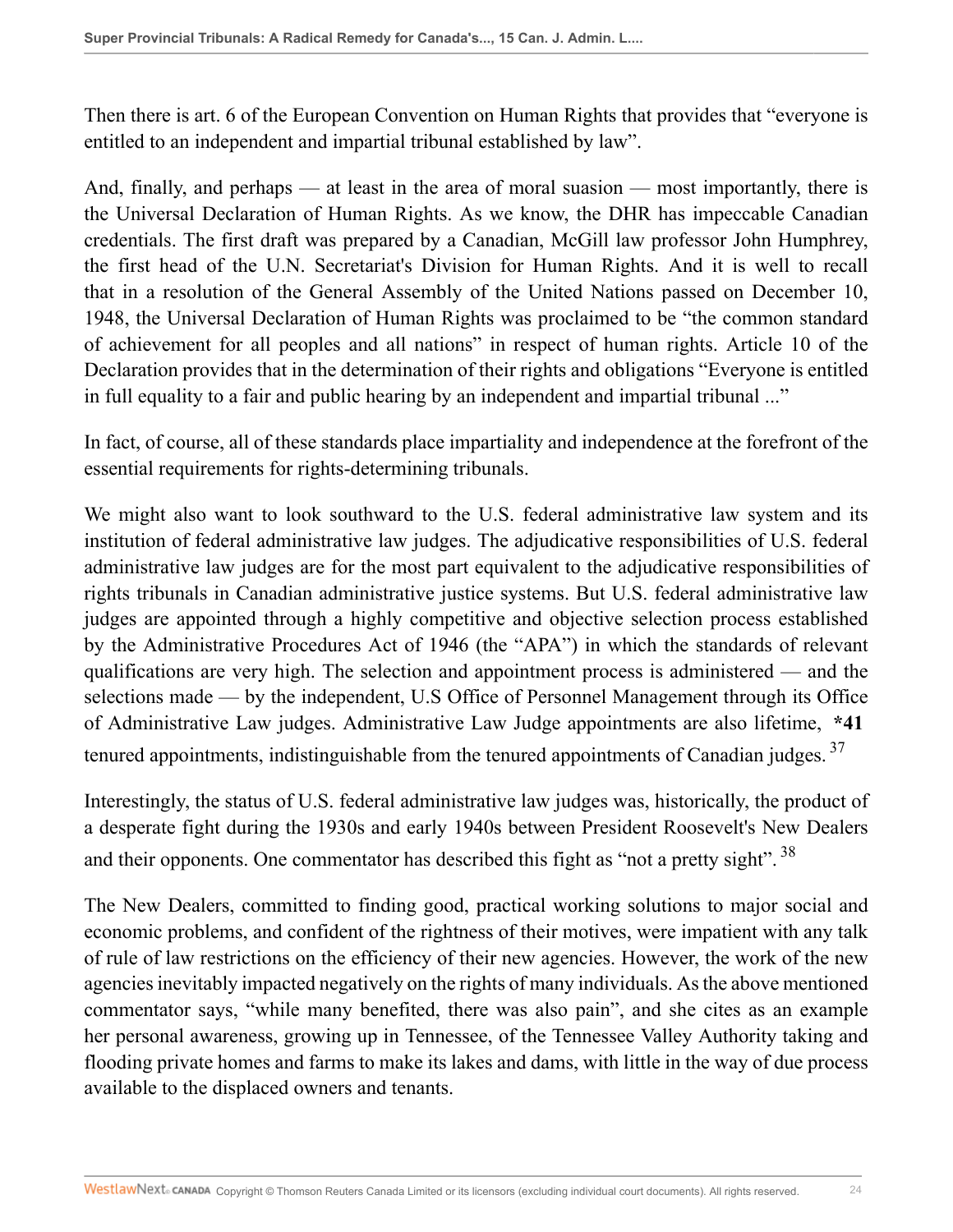The fight was to restrict the powers of government in this newly emerging administrative state by imposing requirements of fair process. It was lead by the New Dealers' Republican opponents, outraged by the massive intrusion of government represented by the New Deal's big agency strategy, and by the Republicans' civil libertarian allies, deeply concerned by the threat that strategy posed for individual rights.

Ultimately, the New Dealers surrendered on the rule of law point. To ensure that the government's single-minded pursuit of its policy goals would not be permitted to ride roughshod over the rule of law, they agreed to allow tenured, rigorously independent, highly competent and respected administrative judges, charged with the responsibility for ensuring the application of the rule of law, to stand between government and persons affected by the implementation of government policies. The Administrative Law Judge provisions in the 1946 APA are rooted in that surrender. <sup>39</sup>

**\*42** It is probably indicative of something significant in our Canadian psyche that in the history of the development of Canadian administrative law agencies one looks, the author thinks, in vain for any similar struggle — or any comparable champions — for the ascendancy of rule of law principles.

## **(f) Against these Standards, How do Canadian Administrative Justice Systems Measure Up?**

When the Canadian administrative justice systems are measured against these respected standards, Canada does not fare well.

What one finds is a pervasive, and so far unbreakable, Canadian tradition (Québec now excepted) of allowing government interests in controlling rights tribunals, together with the governing party's patronage needs, to almost always trump justice system principles that, in other settings, and in other jurisdictions, would be regarded as axiomatic.

In the 1992 Law Society of Upper Canada, Special Lecture on Administrative Law, Toronto's respected administrative law counsel, Andrew J. Roman, was asked to respond to a keynote article by Margot Priest. At the time, Priest was an agency chair in Ontario, and her keynote article "Structure and Accountability of Administrative Agencies"  $40$  is now required reading for anyone interested in these issues. The article includes a detailed account of all the Canadian studies and reports that had over the years recommended fundamental reform of various Canadian administrative justice systems.

In his commentary on the Priest article,  $^{41}$  Roman acknowledged his astonishment at the "shocking" number of studies, reports, and committees there have been examining administrative agencies". Until he had seen them all collected together in the Priest article, he had "no idea", he said, "of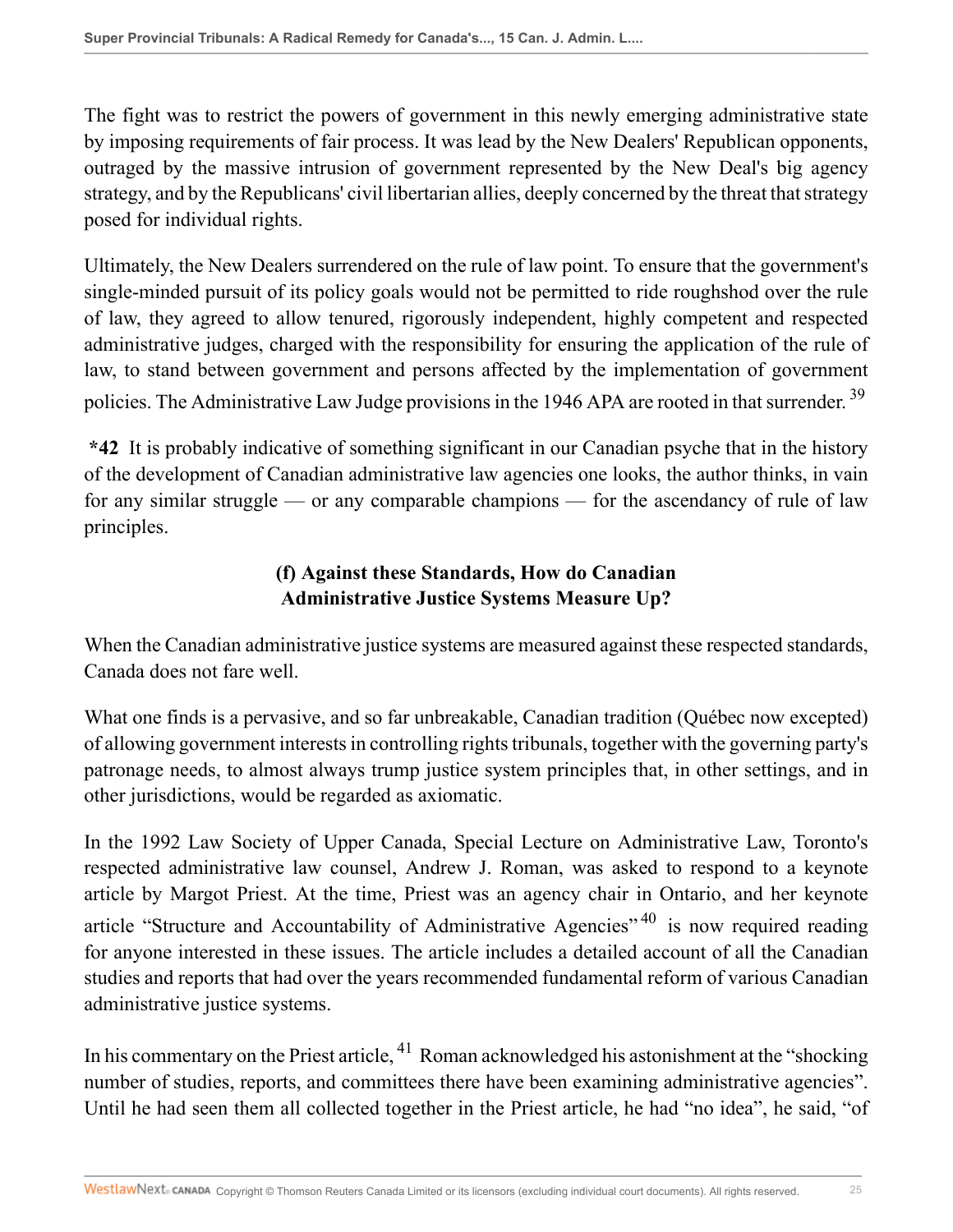[their] sheer volume and repetitiveness". He quotes Professor Ratushny's comment, in respect of the same multiplicity of futile studies, in Ratushny's 1990 Report on the Independence of Federal Administrative Tribunals and Agencies.<sup>42</sup> That comment reads in part as follows:

**\*43** Countless studies, papers and reports, in this jurisdiction and others, have examined many aspects of the independent administrative function and have made innumerable recommendations for reform. While there has been no lack of concern with the general problem, as Dean Landis observed in his 1960 report to Presidentelect Kennedy, "the concrete results achieved by these voluminous studies bear a very small ratio to the time and effort that the studies and investigations themselves have consumed." $43$ 

It may be noted that since Priest wrote her article in 1992, there have been two further, formal studies in Ontario — the Wood Task Force Report<sup>44</sup> and the Guzzo Report<sup>45</sup> — and one additional study that one knows of in Nova Scotia<sup>46</sup> All three of these have, as far as one can tell, by and large suffered the same fate as all the others.

It is true that when the Guzzo Report with all its promise burst on the Ontario scene in 1998, <sup>47</sup> the Ontario government "accepted" its recommendations and made a public promise to implement them. And, indeed, there has been much Guzzo Report implementation activity ever since. However, in the course of that activity, any recommendation that threatened the government's or line minstries' control of agencies — or gave promise of inconveniencing the patronage policy has in fact either been abandoned or turned on its head. <sup>48</sup>

**\*44** Andrew Roman, reflecting in his article on the reasons why we have seen so "astonishing" little improvement despite all of these studies, concluded that "one reason is that the status quo well serves those who control these agencies — the civil servants and the Cabinet".<sup>49</sup>

It is apparent, one may safely say, that government preoccupation with the control of agencies, as reflected in Mr. Eberlee's account of the Ontario government's implementation of its Anti-Discrimination Commission statute in the 1950s, did not go away. It seems obvious that it remains the dominant motivation in the governments' design and administration of Canadian rights tribunals to this day. And it is this motivation that, in the author's submission, accounts for the fact that none of the of the studies that have over the years recommended fundamental reforms that would better serve the rule of law have ever — until 1996 when Québec broke the mold had any success. Roman spoke truly, when he attributed the failure of all reform recommendations over the years to the fact that "the status quo well serves those who control these agencies — the civil servants and the Cabinet".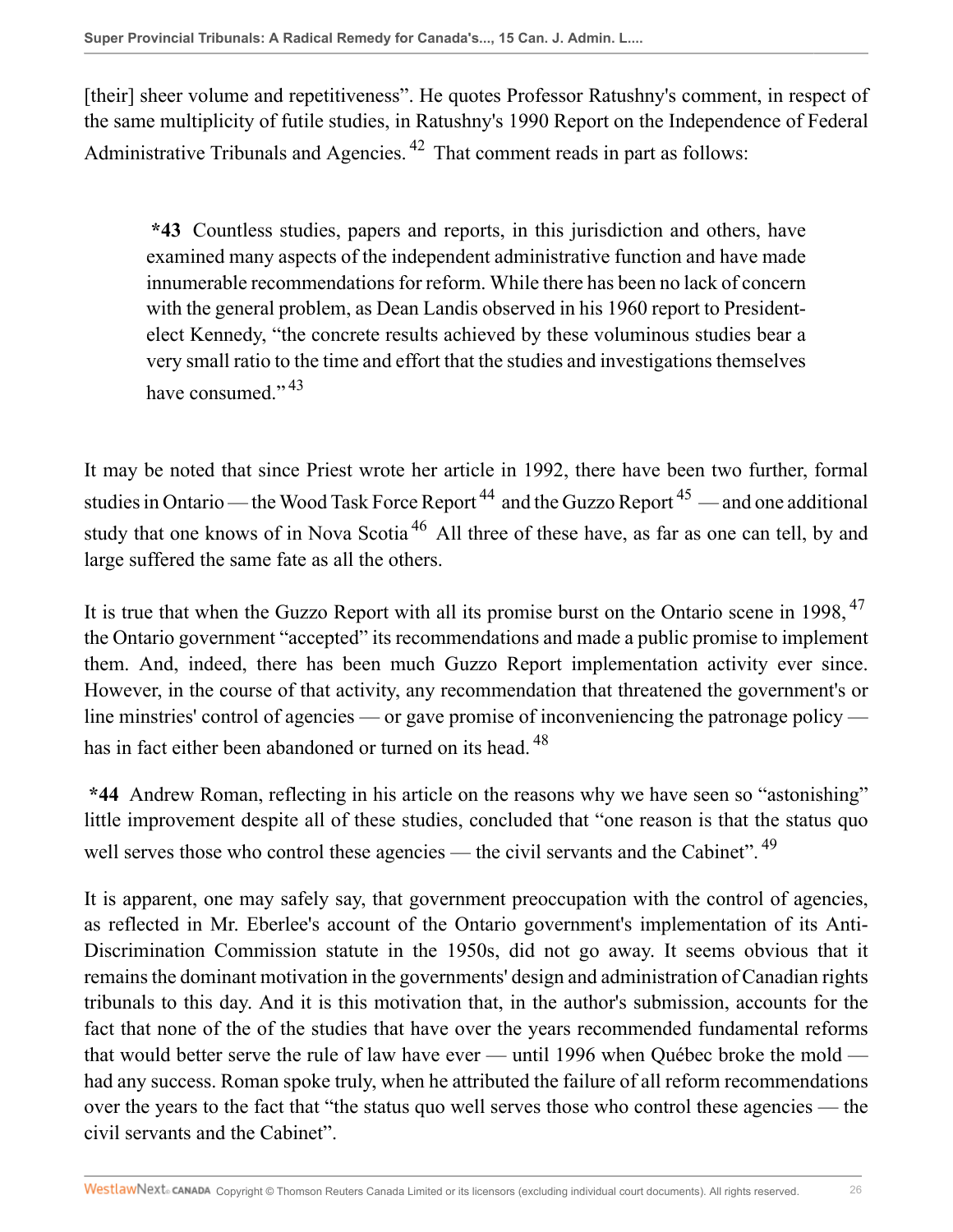The result is that, with respect to the rights tribunals in our Canadian administrative law systems, the following norms prevail. In describing those norms, the author intends to speak rather more bluntly than has been customary in administrative law circles since Margot Priest described her hypothetical "tribunal from hell" in 1992,  $50$  and Andrew Roman said it was not from hell but from Ontario. <sup>51</sup>

The problem of getting really frank criticism in this field from people who know what they are talking about is nicely captured by a comment by Roman in his paper responding to Priest. "She has been more polite", he said, "than I would have been". "But, of course", he said, "as she is the chair of a tribunal and I am a practising lawyer we must each have different inhibitions. She has to be polite to politicians [and, he might have added, bureaucrats]; I have to be polite to tribunals". <sup>52</sup>

Before speaking bluntly about the prevailing norms in our administrative justice systems, it is important for the author to acknowledge that in those systems, despite everything, one finds some highly competent **\*45** tribunals acting with vigorous independence, and many competent and courageous adjudicators. However, to the extent that these exist they must be regarded as idiosyncratic. They will be seen, in the author's opinion, to have prevailed — often because of anomalous circumstances — despite the system in which they are functioning, not because of it.

The author must also concede much more personal familiarity with the Ontario system, and the federal system, as that system impacts in Ontario, than with the systems in other Canadian jurisdictions. However, based on everything one reads, and on anecdotal evidence from within other systems, the author would be very surprised to find much that was fundamentally different in the latter jurisdictions.

The systemic norms, widely understood but rarely acknowledged, that in fact prevail in the design and administration of rights tribunals in Canada and about which the author intends, as he said, to speak bluntly, may be fairly stated to be as follows:

· First, biased adjudication of rights is to be accepted not only as normal and legitimate but also as essential;

· Second, egregious conflicts of interest between host ministries and their rights tribunals are to be simply ignored;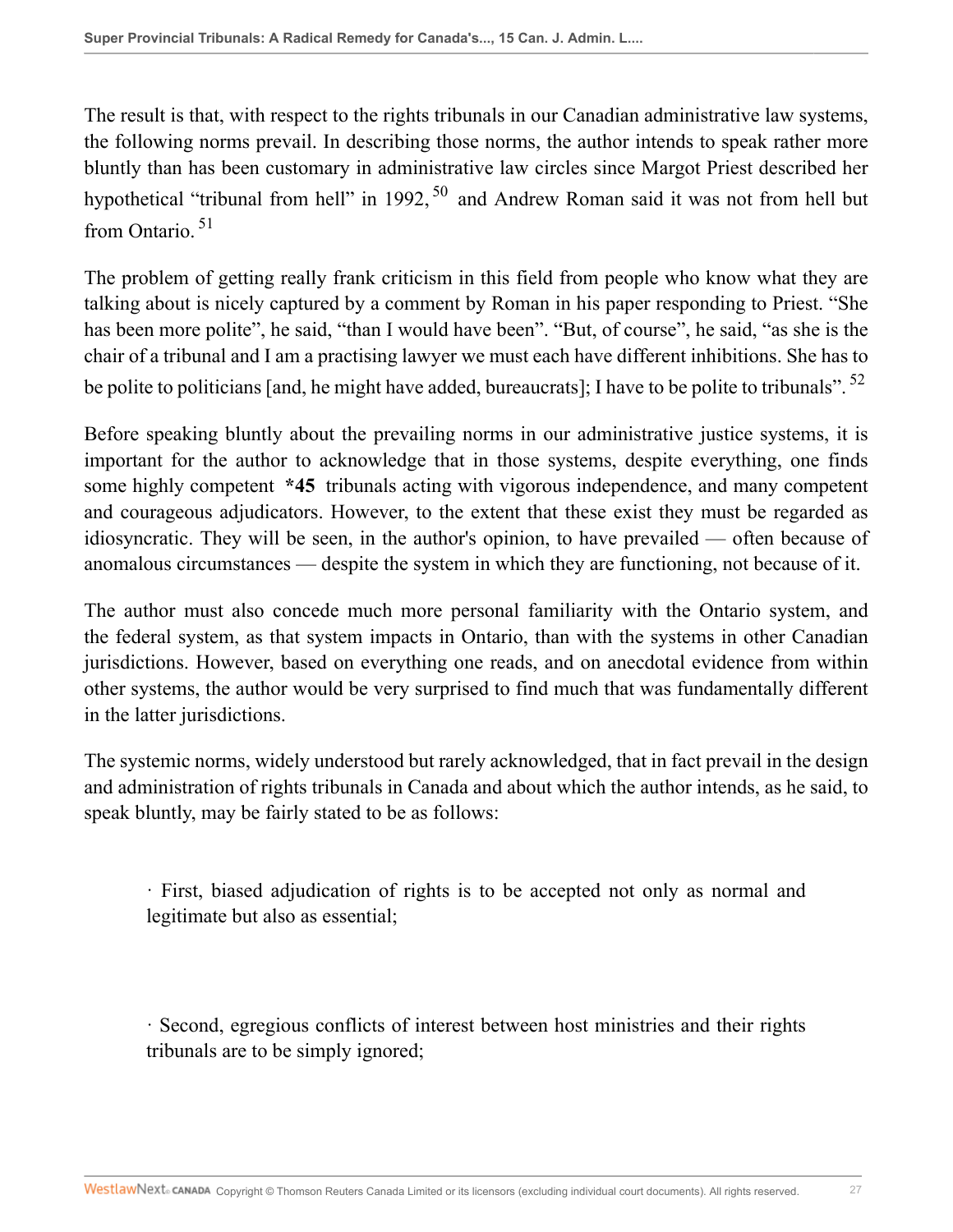· Third, adjudicative qualifications for new appointees, such as judicial temperament or knowledge of law and of the legal system, are not to be thought important, indeed are thought to be inimical to a tribunal's role;

· Fourth, competence and excellence are to be routinely discounted and disrespected; and

· Fifth, rhetoric to the contrary notwithstanding, no more than the thinnest illusion of independence is to be countenanced. Independent decision-making on truly controversial issues is, typically, left to be only achieved — when it is achieved — through the "herculean" personal "feistiness" of individual adjudicators willing to risk their careers.<sup>53</sup>

**\*46** Is that too strong? Not in the author's experience, and not, the author believes, in the experience of anyone working in the administrative law field. As the author has said, it is true that one can find tribunals and individual that manage to beat the system. But such tribunals and individuals will be found to be truly the exceptions — no doubt some important exceptions but exceptions, nonetheless.

In the author's opinion, if our rights tribunals structures and administrative norms were ever to be objectively measured on all the facts against the standard set, for instance, by the Universal Declaration of Human Rights, they would surely fail.

The reader will see, therefore, that the author has no difficulty in believing that our administrative justice systems are in dire need of the kind of fundamental reform that the introduction of a Provincial Tribunal would bring. The difficulty is to know how a consensus in support of that view might be built.

#### **5. HOW A "PROVINCIAL TRIBUNAL" WOULD HELP**

The final question this paper will address is the question of the advantages that super provincial tribunal would present, were a sufficient consensus to develop concerning the flaws in our systems to make consideration of such tribunals feasible.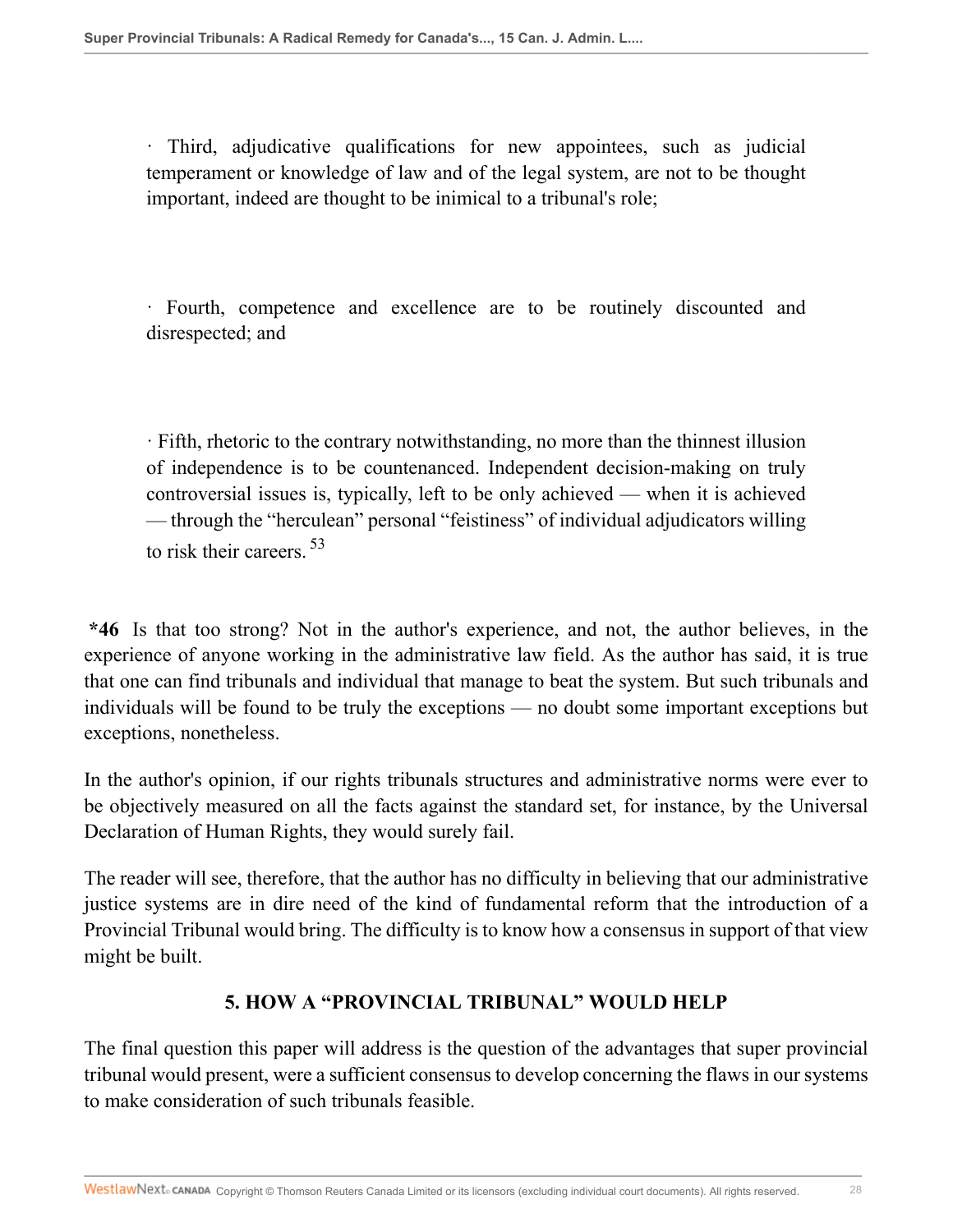The principal feature of a provincial tribunal from which most of the advantages would flow is its scale. As indicated previously, we are talking about a tribunal that in Ontario would assume the functions of 30 to 40 existing tribunals — that in Australia determines rights in more than 350 different statutes.

The first thing that naturally comes to mind, of course, is the cost savings that might result. If one takes 30 or 40 management structures and collapses them into one, one would likely be anticipating some cost savings. However, the greater sophistication and complexity of a provincial tribunal's management structure, the need to organize the tribunal into specialized divisions and sub-divisions so that the advantages of specialization and expertise that are the hallmarks of an administrative justice tribunal may be retained, and the modernization of adjudicator compensation levels that would be required of a modern tribunal of this nature, all suggest that the cost savings might prove to be largely ephemeral. It would be interesting to know if Québec has made any before-and-after cost comparisons. As Ontario's Minister of Labour said with respect **\*47** to of the Unified Workplace Tribunal proposal,  $54$  this should not be regarded as a cost-saving measure.

More to the point is the pre-eminent status and high public profile that such a tribunal would implicitly enjoy. That inherent status and profile presents a number of important advantages. The status of such a tribunal would, for instance, require — and attract — leaders with impeccable qualifications and reputations, and the tribunal would have to be provided with the wherewithal required to provide the compensation packages fairly reflective of those qualifications and status. That status and profile would also mandate a sophisticated and effective management structure.

The necessarily high public profile of such a tribunal would also serve to provide the administrative justice system for the first time with a single public focus and would therefore bring that system more to the forefront of public consciousness. The provincial tribunal's performance would thereby become more of the general public's business than has been possible with a large number of small tribunals impacting only on small segments of the public. Such a performance profile would create pressures for achieving performance excellence that would be difficult to resist. The quality of administrative justice would — dare one hope? — have the potential for becoming an actual political issue.

The scale of the tribunal would, in addition, foster the development of sophisticated technology, and allow for the intelligent, centralized management of common resources and support services that are now spread in small isolated pieces in 30 or 40 different places.

The scale would also significantly enhance the independence and impartiality of the adjudicative environment. Responsible for all the adjudicative decisions under 50 or 60 different statutes, a provincial tribunal, assuming it was able to achieve a general reputation for reliable work, could readily absorb the criticism from the occasional controversy. Moreover, with the inherent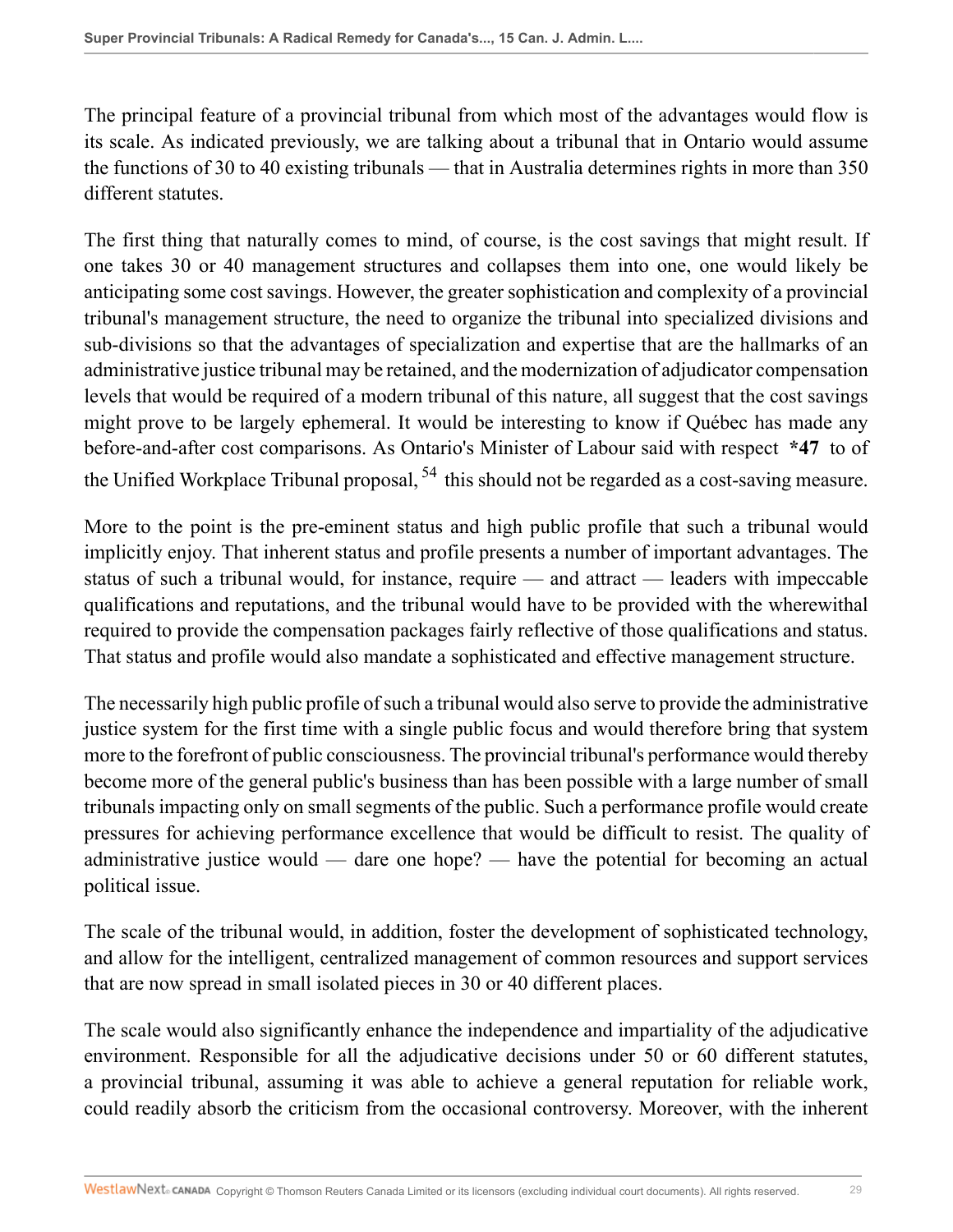credibility associated with its size and professional sophistication, its controversial decisions would be inherently more acceptable to negatively affected parties and their communities.

(One of the problems with single-focus tribunals responsible for all the controversial decisions in their area of specialization expertise is that they are inherently vulnerable to political pressure from disgruntled parties and their allies. They are also hard pressed to achieve — and retain the public reputation that leads to controversial decisions being accepted, even by those who think them wrong, as at least a bona fide, and probably competent exercise of the tribunal's duty.)

The scale of a provincial tribunal would also dictate sophisticated ongoing training and education programs. It would also result in improved **\*48** efficiencies — and effectiveness — in the utilization of adjudicative resources through proportional process, the deployment of adjudicators at varying and appropriate skill levels, and through the enhanced flexibility that comes with crossappointments and internal secondments.

Furthermore, bringing the adjudicators from 30 or 40 tribunals within one organization would mandate a rationalization of member compensation systems and structures and the approval of member compensation levels that are reasonably competitive, thus making the positions once again a viable career option. The size of the organization would also mandate an independent grievance procedure that would protect individual adjudicators from unfair institutional decisions affecting them, including re-appointment decisions.

The physical size of the tribunal, the societal significance of its mandate, and the political clout that goes with all of that, as well as the price that would be paid by such a tribunal and by its high profile leaders — and by the government of the day — should its public reputation falter, should give it the power to reject the patronage culture of appointments, and the motive to embrace competitive and objective selection processes and appropriate qualification standards.

With all these adjudicators operating in one cost centre, it will also no longer be possible to cloak the actual cost of ill-considered policies. Take for example, the policy recently adopted by the Ontario government of allowing only one re-appointment.<sup>55</sup> This means that experienced adjudicators are to be arbitrarily dismissed after six years of service. No effort has been made to justify this policy. Neither has there been any attempt to calculate the cost. The cost will be found in the loss of tribunal efficiency, the distraction of senior management, the cost of constantly repetitive recruitment and training activities, and the dilution of the quality of tribunal decisionmaking through the reduction in the average experience level and the alienation of career-minded adjudicator candidates. One does not have to think very hard about this to know that, over an entire system, the cost of such a policy — both in dollars and in the quality and fairness of decisions — will prove to be remarkable.  $^{56}$  In a provincial tribunal context, those costs would immediately be seen to be intolerable.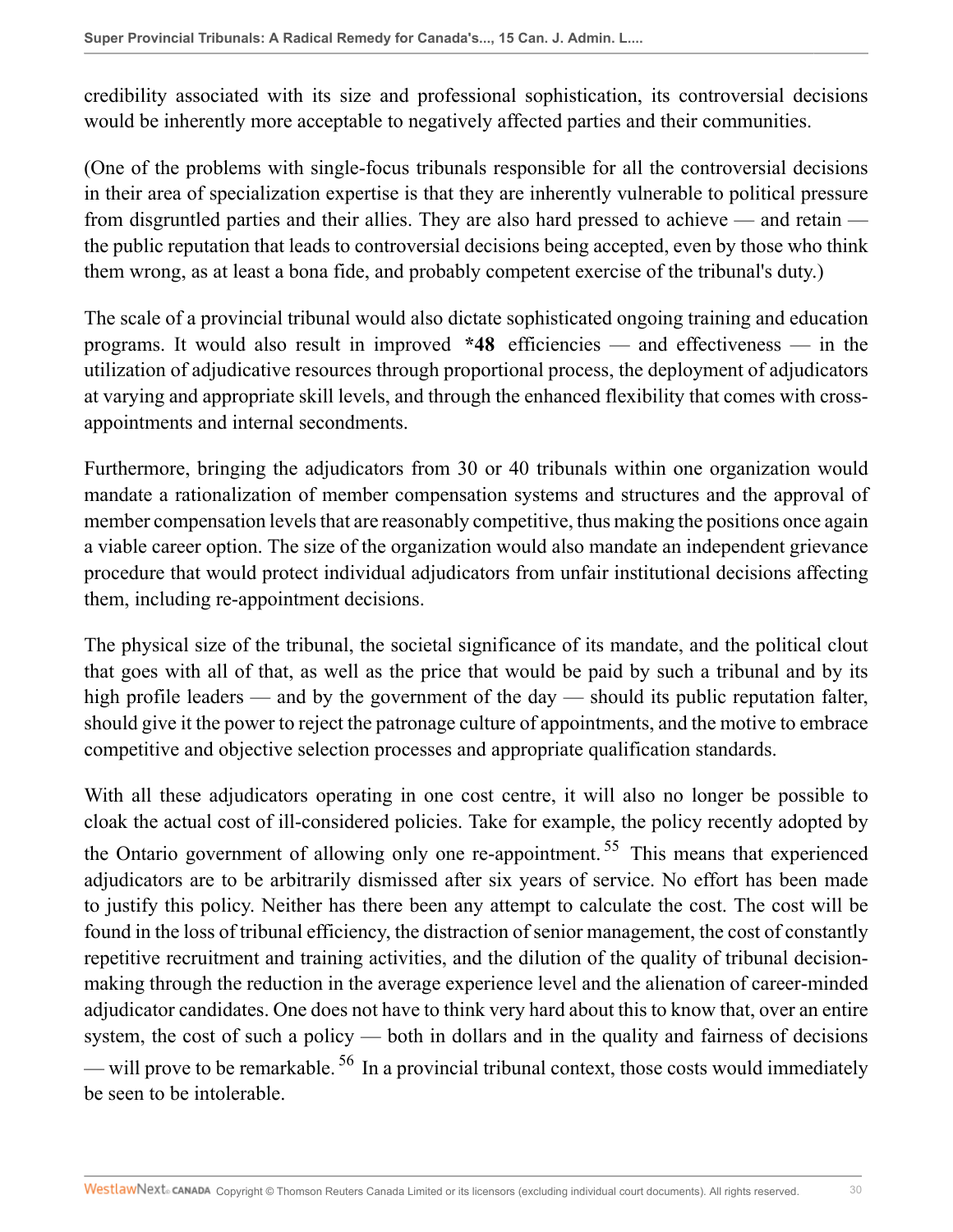**\*49** It will be apparent from these observations that, in talking about a provincial tribunal, the author has in contemplation an institution staffed by professional adjudicators — as is now, effectively the case, in Québec. And, in his view, a government that was not prepared to countenance professional adjudicators — as most Canadian governments apparently are not — could never be interested in the idea of a provincial tribunal. A provincial tribunal staffed by amateurs cannot be imagined. In the author's opinion, for most rights tribunals, the day of the public-spirited amateur should be understood to be gone. The demands on adjudicators in the greater proportion of these tribunals are now self-evidently too complex and demanding for amateurs.

Of course, most importantly, the transfer of adjudicative functions of rights tribunals to a provincial tribunal would mark the end of the line-ministries' influence over appointments and re-appointments and the loss of their control over the budgets and administrative resources of those tribunals. The ministries would also cease to play the dominant role in the design of tribunal structures. Thus the de facto control which host Ministries have traditionally enjoyed over the operation and effectiveness of these tribunals would disappear, and with that would go the outrageous conflicts of interest that have held Canadian administrative justice systems in ruinous thrall for almost fifty years.

It can, of course, be argued that line ministries have a legitimate need to be able to influence the decision-making of rights tribunals, particularly in respect of the tribunal's interpretation of policyimplementing statutes for which the ministries are responsible.

Some would argue that a line-ministry's proper response to a tribunal interpretation that in its opinion has gone awry should be simply the amendment of the statute. However, as we know, legislating amendments is not always a practical or expeditious remedy. In the author's view, therefore, in the design of a provincial tribunal, there is a case to be made for devising overt channels for line-ministry participation as a party in the tribunal's adjudicative processes. It is not impossible to imagine such channels and some sample possibilities may be seen in an earlier attempt by the author to design a specific Provincial Tribunal model.<sup>57</sup> Giving a line Ministry a legislated right to intervene as a party in particular proceedings or to initiate judicial reviews, with appropriate protection of individual parties from extra cost exposures, are two of a number of such possibilities.

#### **\*50 6. IN SUMMARY**

The making of so-called super tribunals by a well-planned consolidation of a family of rights tribunals with related missions may, indeed, add something significant to the efficiency or effectiveness of adjudication in particular areas of rights adjudication.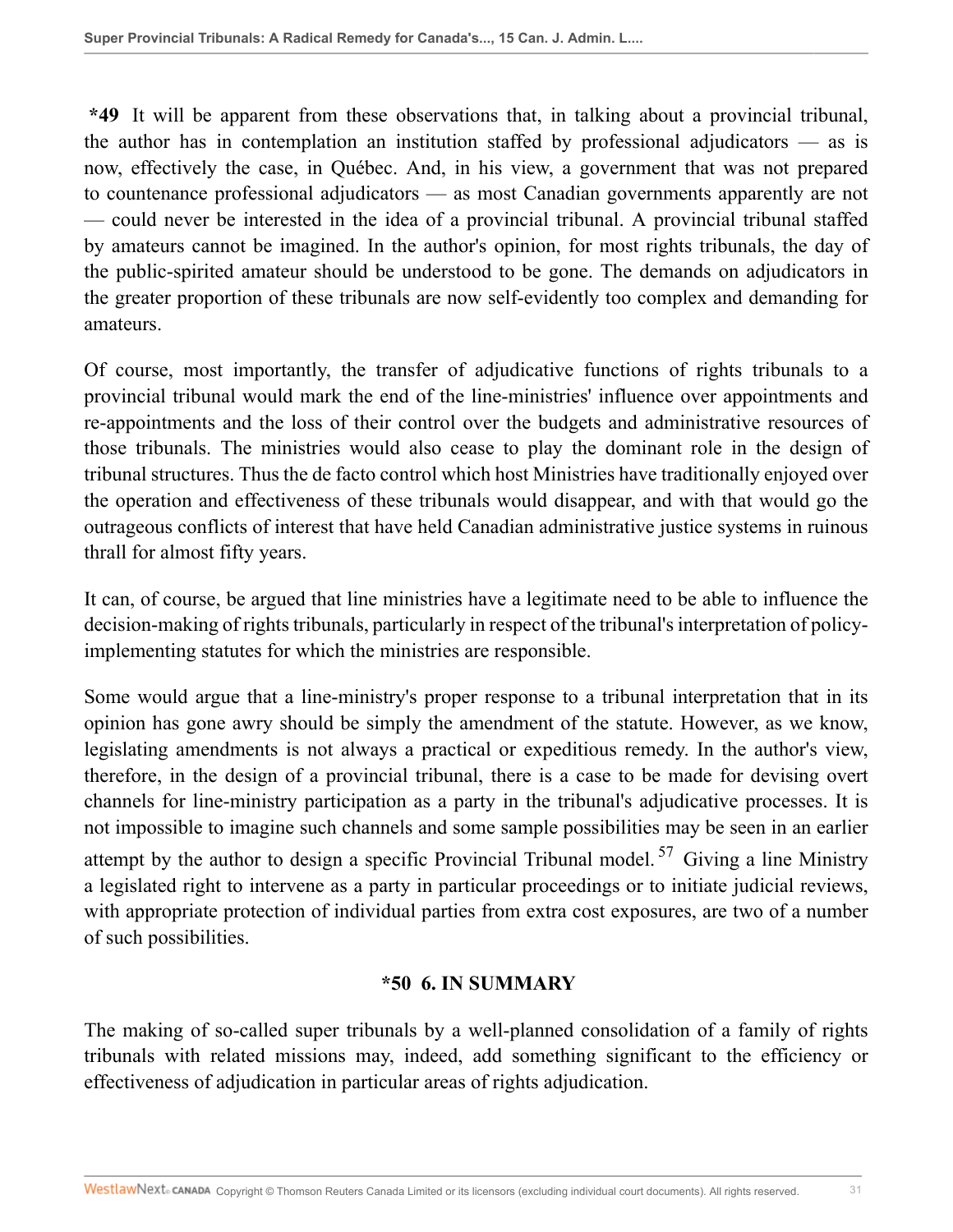However, until the day that professional and societal influences beyond the line-ministry bureaucracies and cabinet ministers begin to share a serious concern that our rights tribunals however big they are — do not in terms of structure and administrative norms measure up to even minimal rule-of-law standards — are, in fact, from that perspective an international embarrassment — the reforms that are really needed will continue to be stifled.

But, if that day comes, as it did in Québec, and in Australia, and is now dawning in the U.K., then the reformers who emerge on that day will have to find the means to shatter the half-century tradition of bureaucratic control and patronage abuse. And, when they look for those means, they will find that the super Provincial Tribunal concept has what is needed.

#### Footnotes

- a1 This paper was originally delivered as a plenary panel presentation at the Canadian Bar Association, Employment, Labour and Administrative Law CLE program. Behind the Curtain: Decision-Making in Employment, Labour and Admnistrative Law (Ottawa, November 23, 2001). The Panel topic was "Super Tribunals: Labour and Others". The panel was moderated by Palbinder K. Shergill, of Vancouver, B.C. Panel Members: Odette Laverdière, J. Paul Lordon and the author.
- aa1 Toronto labour arbitrator and administrative justice practitioner. First chair of the Ontario Workers' Compensation Appeals Tribunal from 1985 to 1997; first President of the Society of Ontario Adjudicators and Regulators from 1992 to 1996; associate professor of law at Osgoode Hall Law School, 1975 to 1981.
- 1 At the time of the submission, the Ontario Bar Association was still known as the Canadian Bar Association — Ontario.
- 2 The Australian reference is to the creation in 1975, at the Australian Commonwealth level, of the "Administrative Appeals Tribunal" (AAT) which by 2001 was responsible for reviewing decisions under more than 350 statutes. (See description of AAT in Justice Deirdre O'Connor's paper: Administrative Decision Makers in Australia ... delivered to the 2nd International Conference on Administrative Justice in Québec City in June 2001.)
- 3 For a current description of TAQ see, in the Progam Materials for the CBA's CLE program referred to above, Laverdière, Le Tribunal administratif du Québec: Une supertructure au centre de la réform de las justice administarive du Québec.
- 4 In September 2001, the U.K. government released and submitted to a public consultation process a report of the review of tribunals by Sir Andrew Leggatt. The report is entitled "Tribunals for Users: One System, One Service". See < www.tribunalsreview.org.uklleggatthtm/leg-00.htm>.
- 5 There is, fortunately, an English language version of Bill 130.
- 6 For an earlier, detailed discussion of the merits of one particular "provincial tribunal" proposal, see the author's 1997 paper, Restructuring the Administrative Justice System: The Provincial Tribunal, 10 C.J.A.L.P. 175.
- 7 The reference to "rights tribunals" anticipates a distinction made later in the paper between "rights tribunals", "regulatory tribunals" and "government agencies".
- 8 Les tribunaux administratifs au Québec: rapport du Groupe de travail sur les tribunaux administratifs, Québec, sous la direction de M. René Dussault, 1971, 300 p.
- 9 Canadian Council of Administrative Tribunals (CCAT); Society of Ontario Adjudicators and Regulators (SOAR); and British Columbia Council of Administrative Tribunals (BCCAT).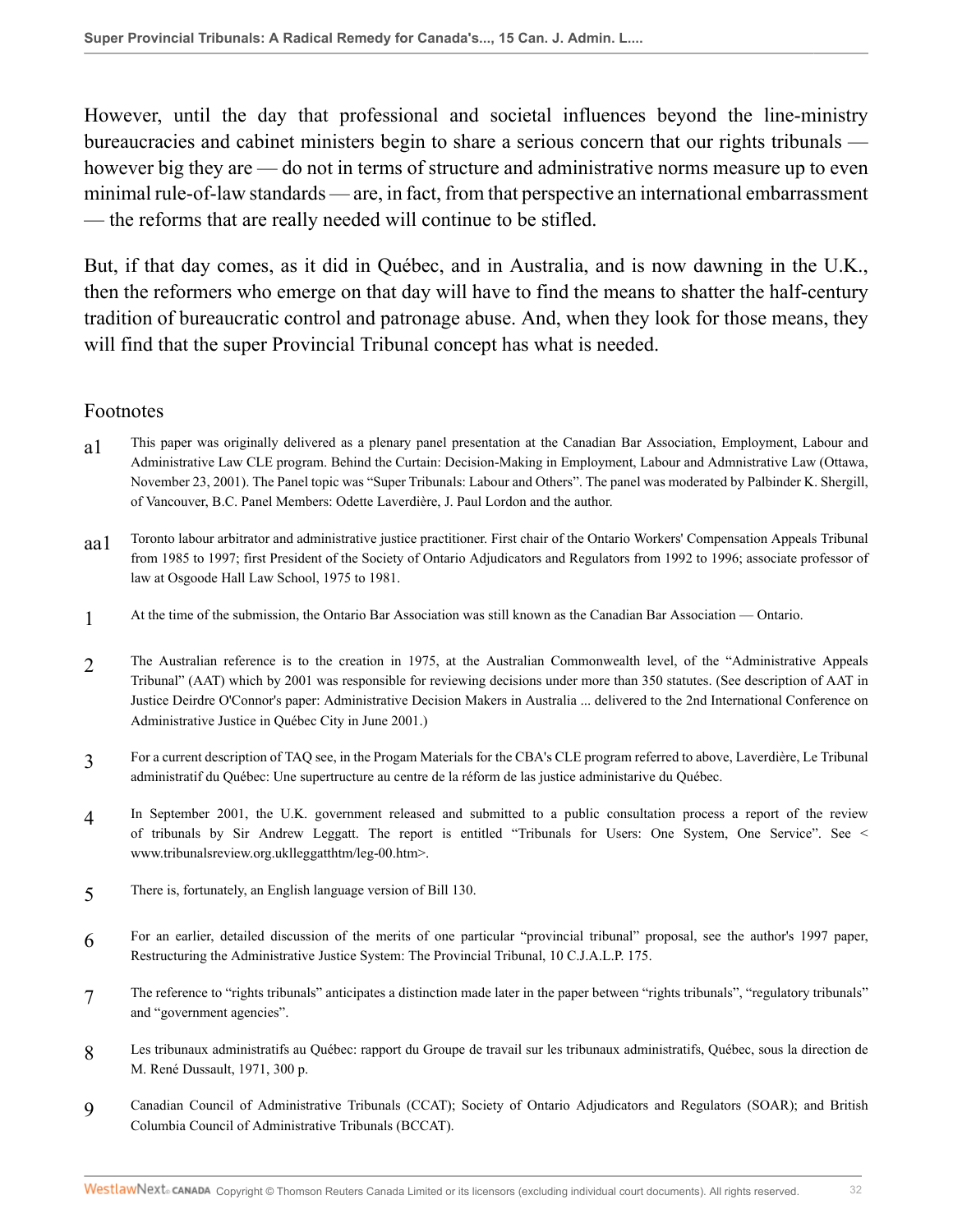- 10 For an account of this history see a paper given by M. Jean-Francois Gosselin on the occasion of the Canadian Institute for the Administration of Justice's 1987 National Conference on "Justice: Independence and Responsibility". At the time, Mr. Gosselin was Vice-President of the Council of Canadian Administrative Tribunals (CCAT) and a Commissioner appointed to the Review Board of Land Taxation in Québec.
- 11 For a complete listing of these studies up to 1992, see Priest, Structure and Accountability of Administrative Agencies, Law Society of Upper Canada, Special Lectures, 1992, Administrative Law, p. 10, at 14 to 38.
- 12 The text of the speech was distributed at that conference, and the comments referred to here start at page 2 of that text. The author has been unable to ascertain whether the speech was ever published.
- 13 Ratushny, "What Are Administrative Tribunals? The Pursuit of Uniformity in Diversity", Canadian Public Administration/ Adminstrative Publique du Canada, volume 30, No. 1 (SPRING/PRINTEMPS 1987), pp. 1-13, at 11.
- 14 Legislative Assembly of Ontario, Hansard for October 11, 1995, at 216.
- 15 Amongst other sources, see column by James Rusk in the Globe and Mail on October 12, 1995.
- 16 Appointment Agreement for Regulatory & Adjudicative Agencies, November 2000.
- 17 "Idiosyncratic removals" is a phrase that entered the Canadian administrative justice lexicon when Ontario Chief Justice McMurtry, in his address to the Ontario Conference of Ontario Boards and Agencies in November 1997, spoke of adjudicators' freedom from fear of "idiosyncratic removal" as one of the vital conditions for ensuring the public's perception of adjudicators as independent. It is also in this address that the Chief Justice acknowledged that the justice system must now be understood as comprising two distinct components — the judicial justice system and the administrative justice system". See copies of the text of that address, at p. 7 and 1 respectively. The author has been unable to find where this address may have been published.
- 18 March 31, 1998, at pp. A-798 et seq.
- 19 The Ontario government's current "core competencies" for new appointees to rights tribunals are as follows: "analytical thinking; conceptual thinking; concern for image impact; flexibility; information seeking; organizational awareness; organizational commitment; self-confidence; self-control; self-development; and steady focus".

Contrast these with the following qualifications for new appointees recommended in the 1995 SOAR Report on the performance management of adjudicators:

... a good understanding of the mandate of the tribunal and other relevant legislation; experience with public hearings; experience in a field related to the subject matter of the tribunal's hearings or in law; a good understanding of procedure, including the Statutory Powers Procedure Act if applicable to the tribunal's hearings, and the common law concepts of natural justice/fairness; an awareness of, and sensitivity to, the various interests and issues represented at the tribunal's hearings; an aptitude for adjudication, including fairness, good listening skills, open-mindedness, sound judgement, tact, and an ability to interpret legislation; an ability to organize and analyze evidence (written and oral); good writing skills — the ability to write a clear, well-reasoned decision that takes into account the evidence, the submissions, the law and policy; ....

The SOAR report: Towards Maintaining and Improving the Quality of Adjudication: SOAR Recommendations for Performance Management in Ontario's Administrative Justice System, is published in 9 C.J.A.L.P. at 179. The government core competencies are to be found in the Ontario government document, Competency Framework for Regulatory & Adjudicative Agencies, November 2000, distributed by the government at the November 2000 Conference of Ontario Boards and Agencies.

- 20 See, for example, the Macaulay Report Directions Review of Ontario's Regulatory Agencies, 1989.
- 21 See, for example, the Appointment Agreement for Regulatory & Adjudicative Agencies, November 2000, referred to in note 16, supra.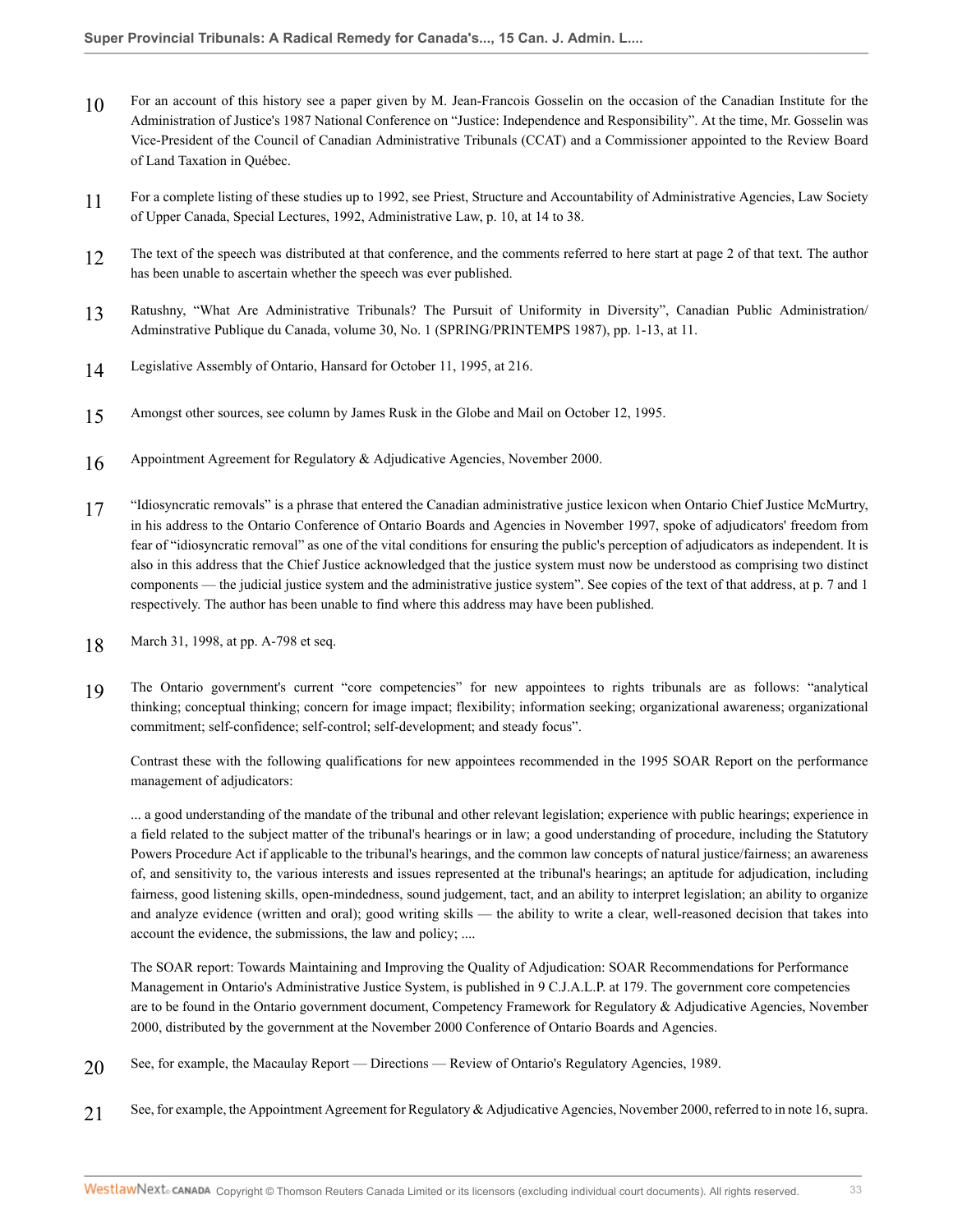- 22 Fuller, The Forms and Limits of Adjudication (1978), 92 Harvard Law Review 350. [Note: this article was published posthumously and is comprised of work that took a number of published and unpublished forms during the 1950s, the final version of which was written by Professor Fuller for classroom use in 1961.]
- 23 Ibid., at 394.
- 24 Ibid., at 364.
- 25 Ibid., at 398.
- 26 Ibid., at 399.
- 27 Ibid., at 400.
- 28 Canadian Radio-television and Telecommunications Commission.
- 29 [Ocean Port Hotel Ltd. v. British Columbia \(General Manager, Liquor Control & Licensing Branch\), 2001 SCC 52, 93 B.C.L.R. \(3d\)](http://nextcanada.westlaw.com/Link/Document/FullText?findType=Y&serNum=2001458743&pubNum=6489&originatingDoc=I73260891436211db876784559e94f880&refType=IC&originationContext=document&vr=3.0&rs=cblt1.0&transitionType=DocumentItem&contextData=(sc.Search)) [1, 274 N.R. 116, \[2001\] 10 W.W.R. 1, 204 D.L.R. \(4th\) 33,](http://nextcanada.westlaw.com/Link/Document/FullText?findType=Y&serNum=2001458743&pubNum=6489&originatingDoc=I73260891436211db876784559e94f880&refType=IC&originationContext=document&vr=3.0&rs=cblt1.0&transitionType=DocumentItem&contextData=(sc.Search)) (sub nom. [Ocean Port Hotel Ltd. v. Liquor Control & Licensing Branch](http://nextcanada.westlaw.com/Link/Document/FullText?findType=Y&serNum=2001458743&pubNum=5417&originatingDoc=I73260891436211db876784559e94f880&refType=IC&originationContext=document&vr=3.0&rs=cblt1.0&transitionType=DocumentItem&contextData=(sc.Search)) [\(B.C.\)\) 155 B.C.A.C. 193, 254 W.A.C. 193, 2001 CarswellBC 1877, 2001 CarswellBC 1878, \[2001\] S.C.J. No. 17 \(S.C.C.\)](http://nextcanada.westlaw.com/Link/Document/FullText?findType=Y&serNum=2001458743&pubNum=5417&originatingDoc=I73260891436211db876784559e94f880&refType=IC&originationContext=document&vr=3.0&rs=cblt1.0&transitionType=DocumentItem&contextData=(sc.Search)).
- 30 Ibid., at para. 24.
- 31 Ibid.
- 32 C.U.P.E. v. Ontario (Minister of Labour), (sub nom. [Canadian Union of Public Employees v. Ontario \(Minister of Labour\)\), 51 O.R.](http://nextcanada.westlaw.com/Link/Document/FullText?findType=Y&serNum=2000667851&pubNum=5506&originatingDoc=I73260891436211db876784559e94f880&refType=IC&originationContext=document&vr=3.0&rs=cblt1.0&transitionType=DocumentItem&contextData=(sc.Search)) [\(3d\) 417, 5 C.C.E.L. \(3d\) 8, 194 D.L.R. \(4th\) 265, 26 Admin. L.R. \(3d\) 55, 138 O.A.C. 256, 2000 CarswellOnt 4245, \[2000\] O.J.](http://nextcanada.westlaw.com/Link/Document/FullText?findType=Y&serNum=2000667851&pubNum=5506&originatingDoc=I73260891436211db876784559e94f880&refType=IC&originationContext=document&vr=3.0&rs=cblt1.0&transitionType=DocumentItem&contextData=(sc.Search)) [No. 4361 \(Ont. C.A.\),](http://nextcanada.westlaw.com/Link/Document/FullText?findType=Y&serNum=2000667851&pubNum=5506&originatingDoc=I73260891436211db876784559e94f880&refType=IC&originationContext=document&vr=3.0&rs=cblt1.0&transitionType=DocumentItem&contextData=(sc.Search)) leave to appeal allowed [2001 CarswellOnt 3071, 2001 CarswellOnt 3072 \(S.C.C.\)](http://nextcanada.westlaw.com/Link/Document/FullText?findType=Y&serNum=2001458515&pubNum=5476&originatingDoc=I73260891436211db876784559e94f880&refType=IC&originationContext=document&vr=3.0&rs=cblt1.0&transitionType=DocumentItem&contextData=(sc.Search)).
- 33 The author first heard the label used, somewhat tongue-in-cheek, by a union labour lawyer in a meeting of the Administrative Law Section of the Ontario Bar Association in October 2001.
- 34 See the reference in the article Res ipsa loqitor by Dan Harris published in Vol. 3, No. 2 June 2001, of the Canadian Bar Association — Ontario, Labour Relations Section Newsletter.
- 35 Ocean Port, supra note 29, at para. 21.
- 36 Ibid.
- 37 For a detailed description of the selection and appointment criteria and process, see the 1989 Program Handbook for Administrative Law Judges, published by the United States Office of Personnel Management.
- 38 Young, Judicial independence in Administrative Adjudication: Past, Present and Future, published in the 1999 Summer issue of the American Bar Association's Judges Journal (Vol. 38, No. 3, at 16). The author, Ann Marshall Young, is a senior U.S. federal Administrative Law Judge.
- 39 For a full account of this struggle, see, in addition to Judge Young's article, an article by G.B. Shepherd, [Fierce Compromise: The](http://nextcanada.westlaw.com/Link/Document/FullText?findType=Y&serNum=0106630155&pubNum=1214&originatingDoc=I73260891436211db876784559e94f880&refType=LR&originationContext=document&vr=3.0&rs=cblt1.0&transitionType=DocumentItem&contextData=(sc.Search)) [Administrative Procedure Act Emerges from the New Deal Politics, 90 Nw. U. L. Rev. 1557 \(1996\)](http://nextcanada.westlaw.com/Link/Document/FullText?findType=Y&serNum=0106630155&pubNum=1214&originatingDoc=I73260891436211db876784559e94f880&refType=LR&originationContext=document&vr=3.0&rs=cblt1.0&transitionType=DocumentItem&contextData=(sc.Search)).
- 40 See note 11 supra.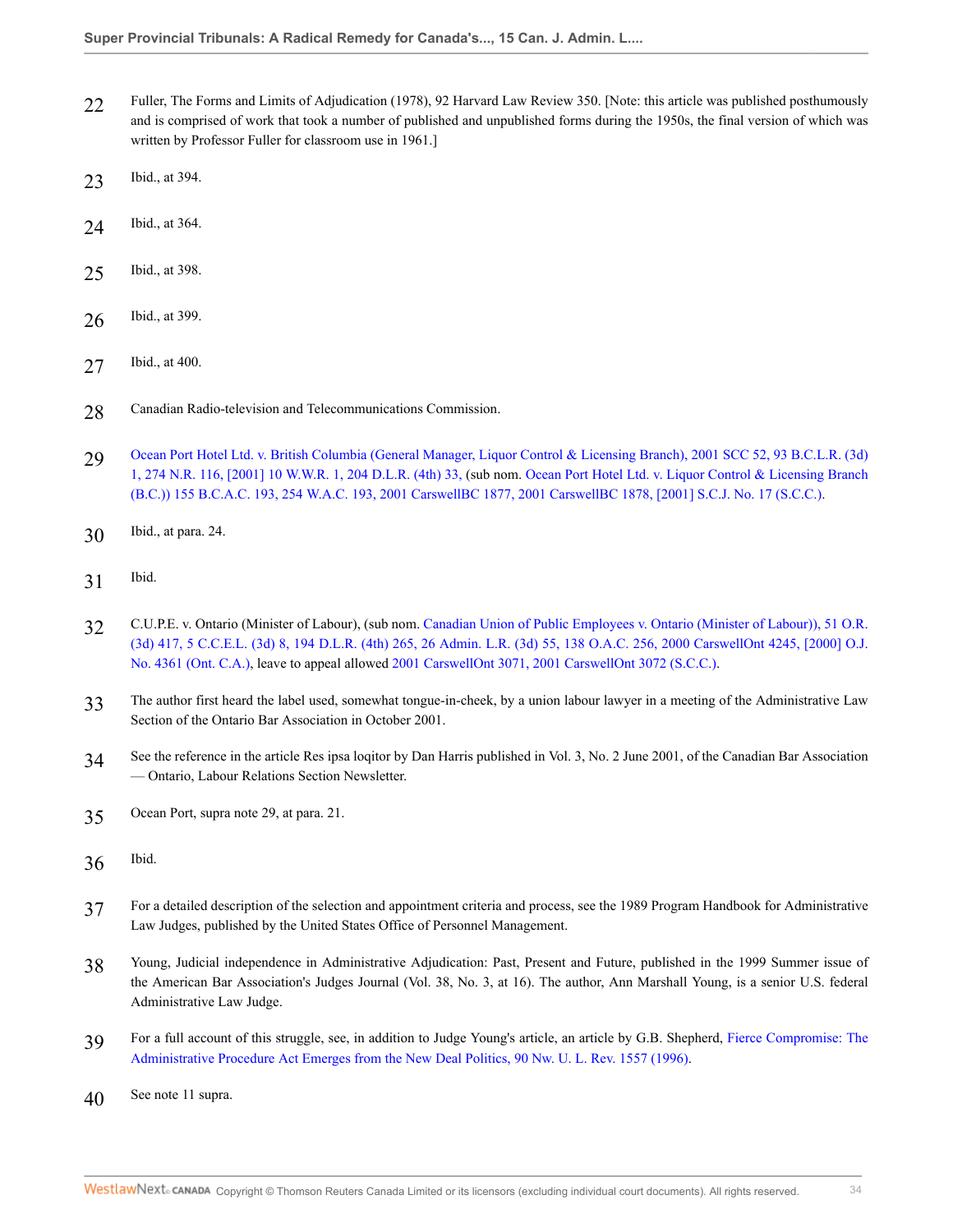- 41 Roman, Structure and Accountability of Administrative Agencies, Law Society of Upper Canada, Special Lectures, 1992, Administrative Law at 63. The Priest article is perhaps better known as the "tribunal from hell" piece, which, in his commentary, Roman said was not from hell but from Ontario.
- 42 Canadian Bar Association, Report on the Independence of Federal Administrative Tribunals and Agencies, September 1990.
- 43 The Ratushny Report, at 6.
- 44 Government Task Force on Agencies, Boards and Commissions, Report on Restructuring & Adjudicative Agencies [the Wood Report], February 1997. The Task force was chaired by Conservative MPP, Bob Wood.
- 45 Everyday Justice, Report of the Agency Reform Commission on Ontario's Regulatory and Adjudicative Agencies, April 1998. The Commission was chaired by Conservative MPP, Garry Guzzo.
- 46 Law Reform Commission of Nova Scotia, Reform of the Administrative Justice System in Nova Scotia, Final Report, January, 1997.
- 47 For an account of the promise of the Guzzo Report, see Ellis, Everyday Justice in Ontario: The Guzzo Report an Assessment, Reid's Administrative Law, volume 7, No. 3, January 1999 at 49. (Cite: 7 R.A.L. 49.)
- 48 For example, with respect to the appointments process, Guzzo recommended, amongst other things, that the following principles should apply: appointees must be qualified and competent; the process for appointments and re-appointments must be open and transparent; there should be a "screening committee" to evaluate applicants against selection criteria; and agency chairs should be consulted on both appointments and re-appointments. In the implementation process, each of these principles had been abandoned. It is true that appointment qualifications have been established — the so-called core competencies referred to in footnote 19, supra. However, the limited nature of the latter may be seen from the government's own documents. The Ontario Government's Learning Strategy for Appointees to Regulatory & Adjudicative Agencies, November 2000, observes in the last paragraph on page 1 that "[a]ppointees come into the agency sector from many walks of life, and are commonly unfamiliar with government, the role of administrative justice agencies, the agency decision-making process, and particularly with the expectations associated with the role of an appointee". [Emphasis added.].
- 49 See page 64 of the cite at note 41, supra.
- 50 See note 11 supra.
- 51 See note 41 supra at 64.
- 52 Ibid., at 63.
- 53 "... It takes herculean feistiness for tribunal adjudicators to develop decisions of a potentially controversial kind ... when they know that at the end of the political telescope through which they are observed is a person with the power to renew or not renew a three- or fiveyear appointment." — Rosalie Silberman Abella, Canadian Administrative Tribunals: Towards Judicialization or Dejudicialization — address delivered to the 4th Annual CCAT Conference, May 29-June 1, 1988, when Justice Abella was Chair of the Ontario Labour Relations Board. The paper is published in 2 C.J.A.L.P. 1, and the passage quoted may be found at page 10. Abella is now Madam Justice Abella of the Ontario Court of Appeal.
- 54 Minister's speech to OBA meeting on February 27, 2001.
- 55 See the Appointment Agreement for Regulatory & Adjudicative Agencies, November 2000, referred to in note 16, supra.